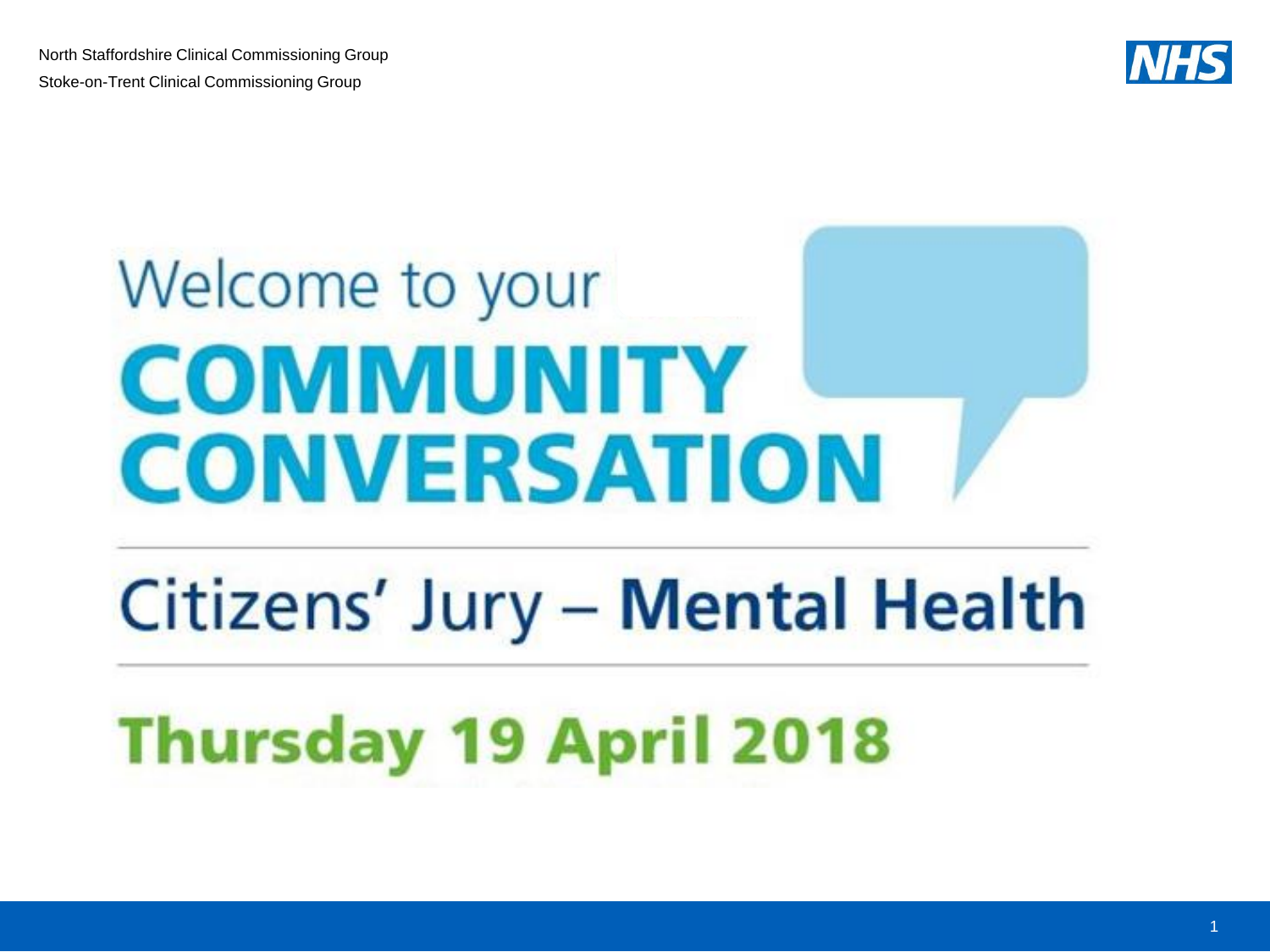

## **Welcome**

## **Margy Woodhead Lay Member for Patient & Public Involvement Stoke-on-Trent Clinical Commissioning Group**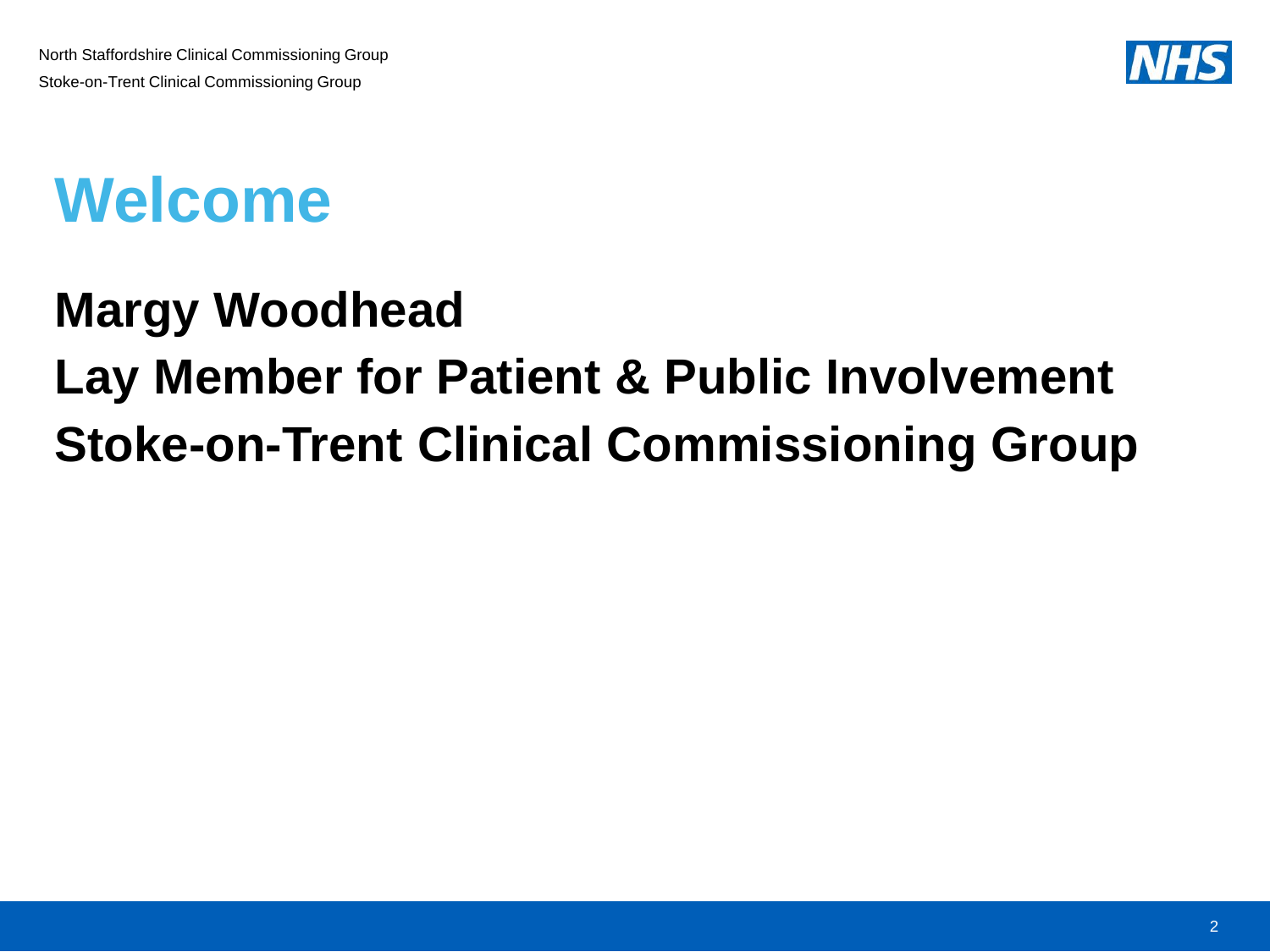

#### **Agenda**

| <b>Time</b> | <b>Agenda Item</b>                                 |                                                                                                                                                                                              |
|-------------|----------------------------------------------------|----------------------------------------------------------------------------------------------------------------------------------------------------------------------------------------------|
| 2.00        | Welcome                                            | <b>Margy Woodhead</b><br>Lay Member for Patient & Public Involvement, Stoke-on-Trent CCG                                                                                                     |
| 2.10        | <b>Citizens' Jury Report &amp; Recommendations</b> | <b>Members of the Citizens' Jury</b>                                                                                                                                                         |
| 2.55        | <b>Commissioner Feedback</b>                       | Dr Waheed Abbasi - Clinical Director for Mental Health and Specialist Groups &<br>Ron Daley, Head of Commissioning for Mental Health<br><b>North Staffordshire &amp; Stoke-on-Trent CCGs</b> |
| 3.05        | Independent evaluation                             | <b>Stephen Williams</b><br>PhD Researcher, Birmingham University                                                                                                                             |
| 3.15        | <b>Patient Congress perspective</b>                | <b>Grant Williams</b><br>Patient Congress member,<br><b>North Staffordshire CCG</b>                                                                                                          |
| 3.20        | <b>Questions &amp; Answers</b>                     |                                                                                                                                                                                              |
| 3.35        | <b>Group conversations</b>                         |                                                                                                                                                                                              |
| 4.15        | <b>Feedback from groups</b>                        |                                                                                                                                                                                              |
| 4.25        | <b>Close</b>                                       | Peter Dartford, Lay Member for Patient & Public Involvement,<br><b>North Staffordshire CCG</b>                                                                                               |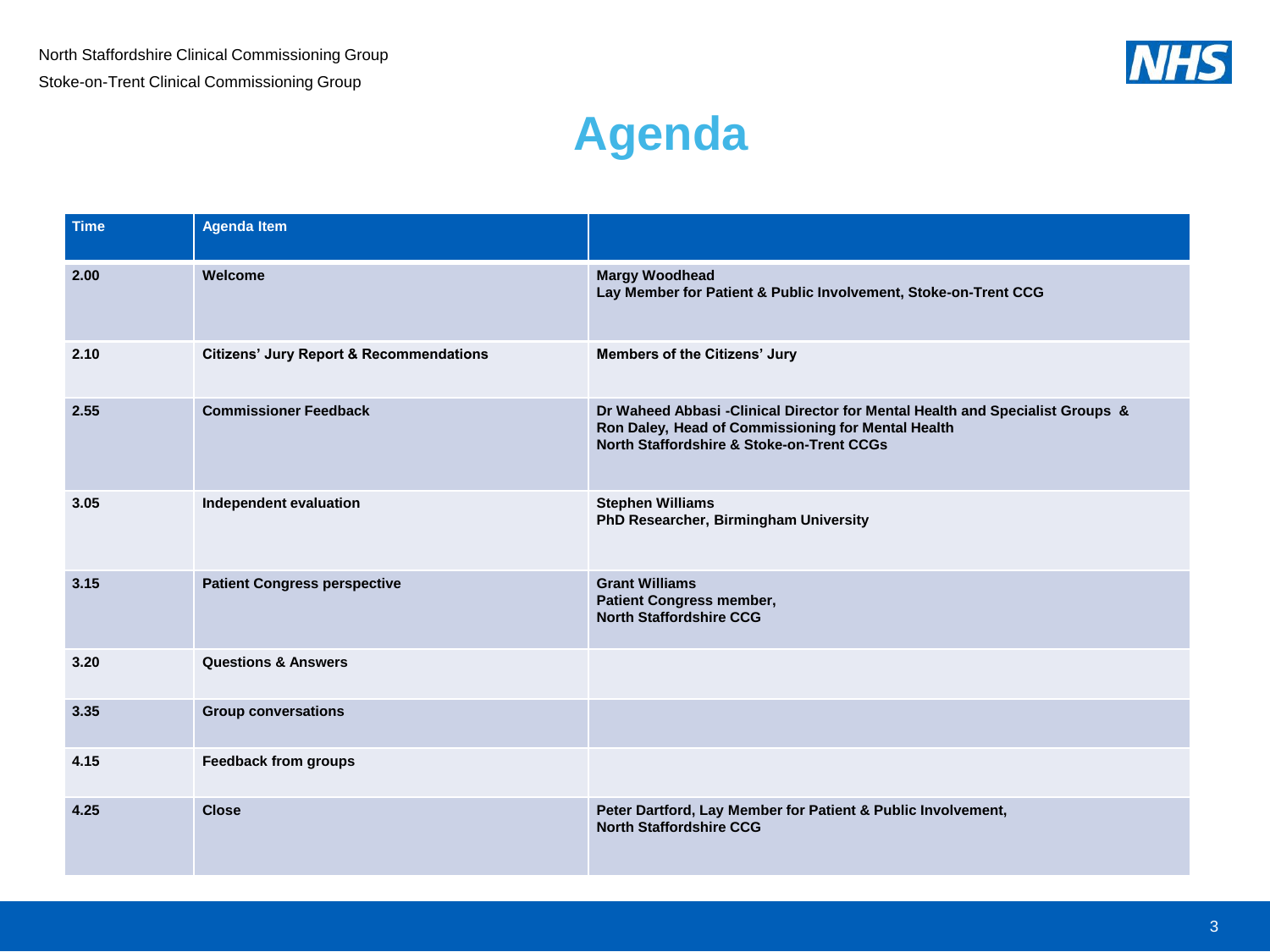

## **Citizens' Jury Report & Recommendations**

## **Members of the Citizens' Jury**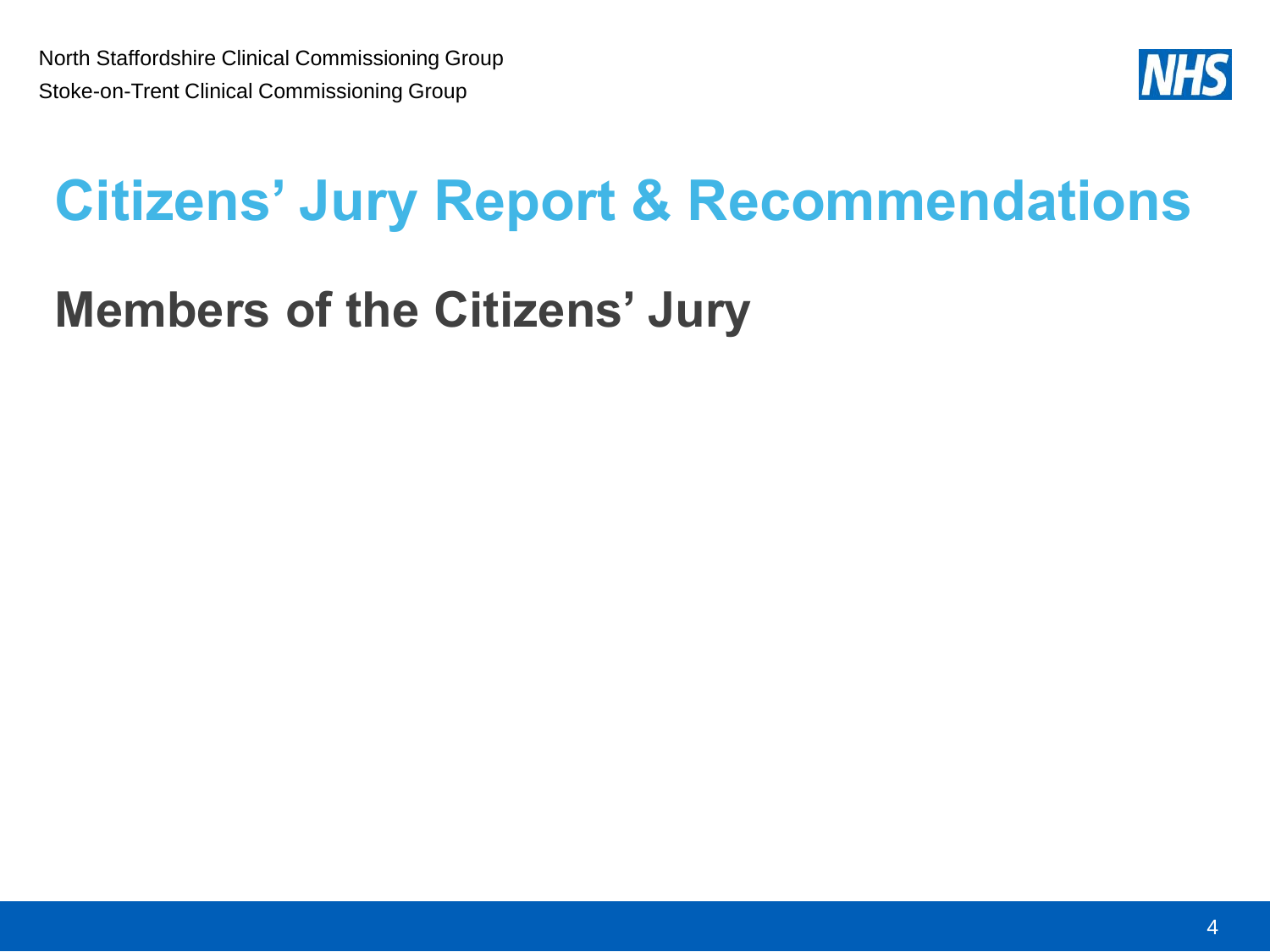

# **Citizens' Jury**

# **Access to Appropriate Adult Mental Health Services**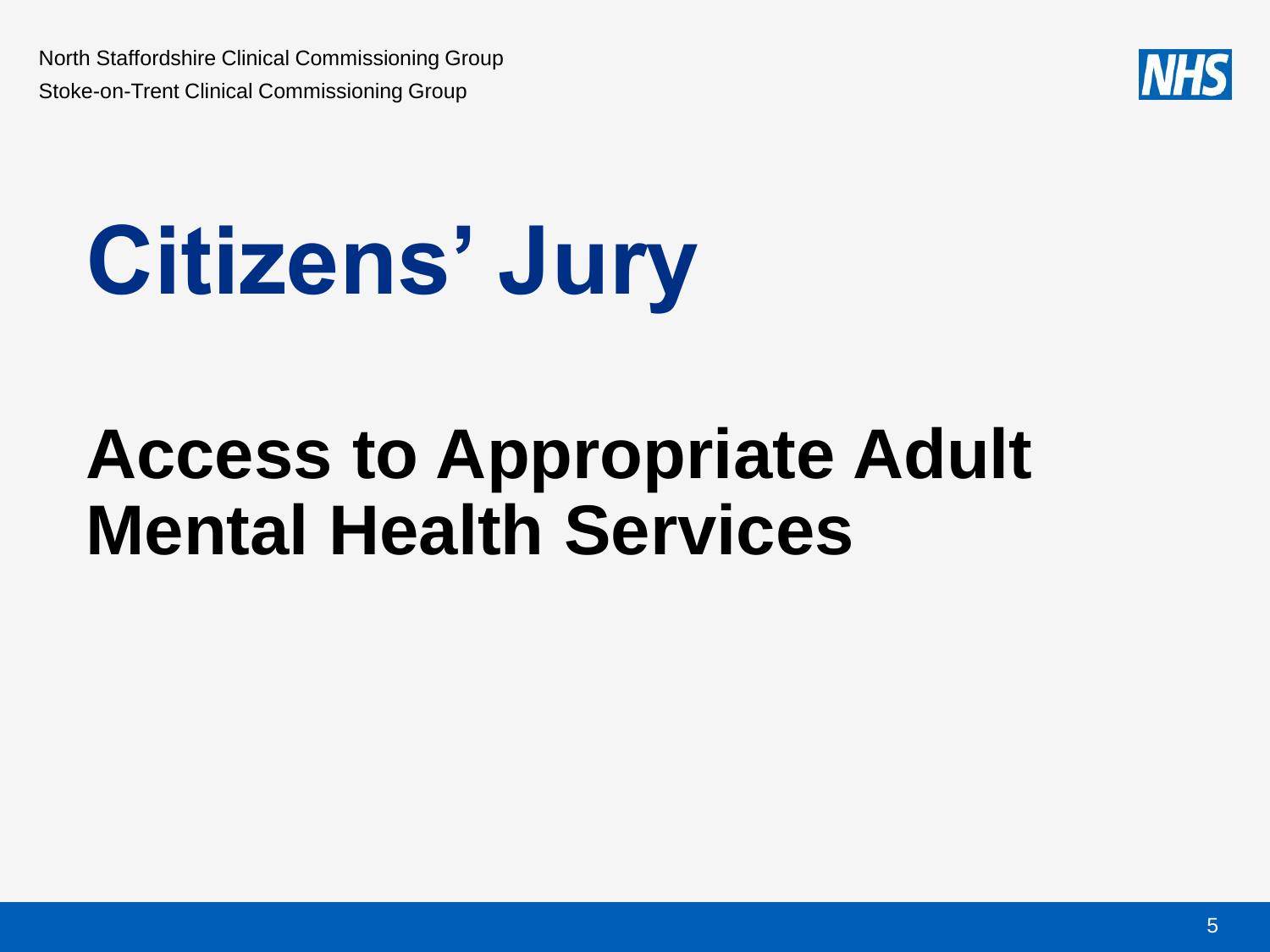

## **The Jurors**

- Open Recruitment Process widely advertised
- Familiarisation Event
- Carers, personal experience, interested people
- Supported by Staffordshire Fire & Rescue Service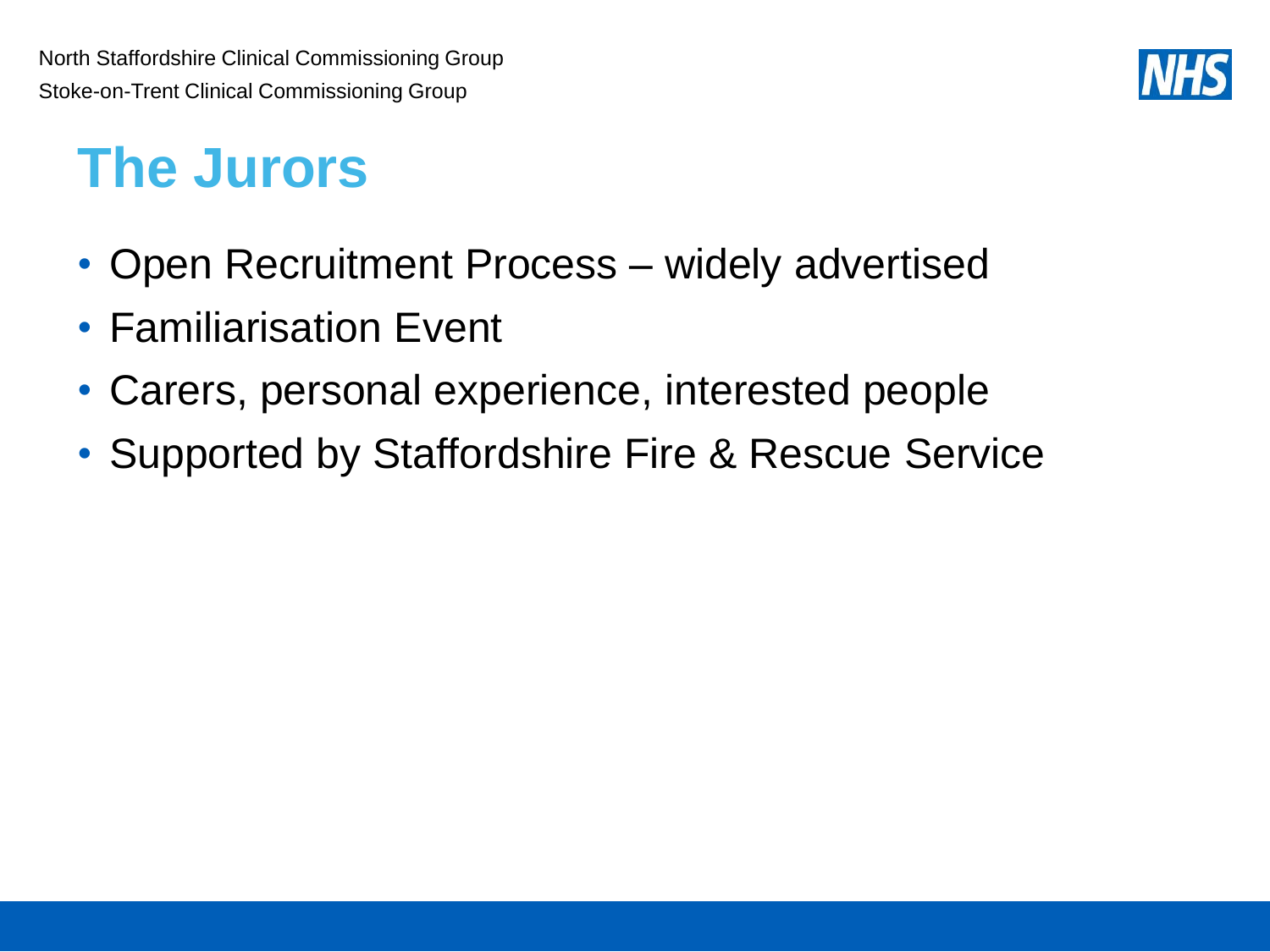

# **Evidence Gathering**

- Review of local data and reports
- Drop in sessions
- Paper and online surveys Over 90 responses
- Face to face interviews
- Equality monitoring
- Local Equality Advisory Forum
- Carers Event
- GP survey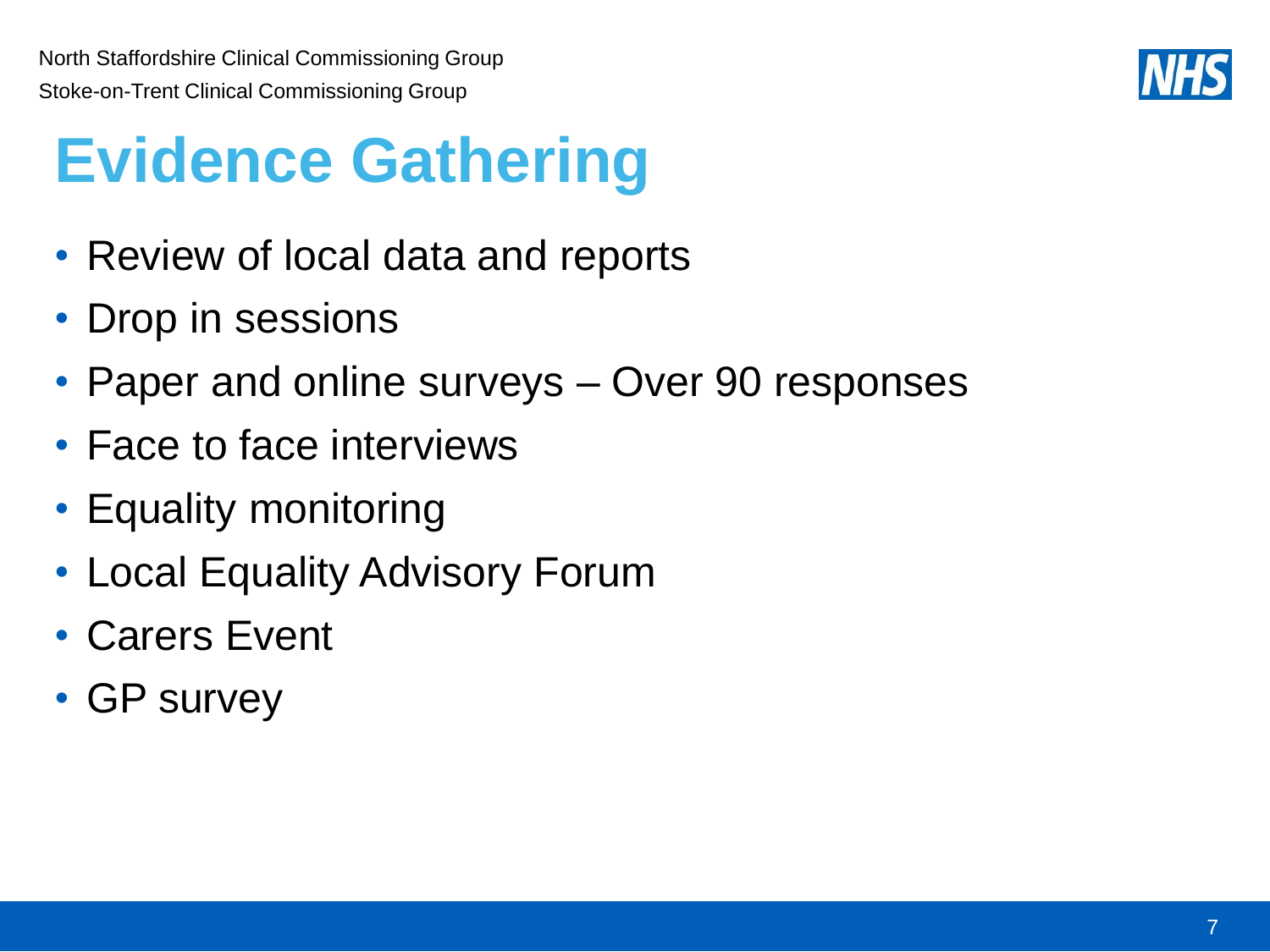

# **Key Themes**

- Access
- Awareness
- Crisis
- Diagnosis
- Treatment
- Waiting Times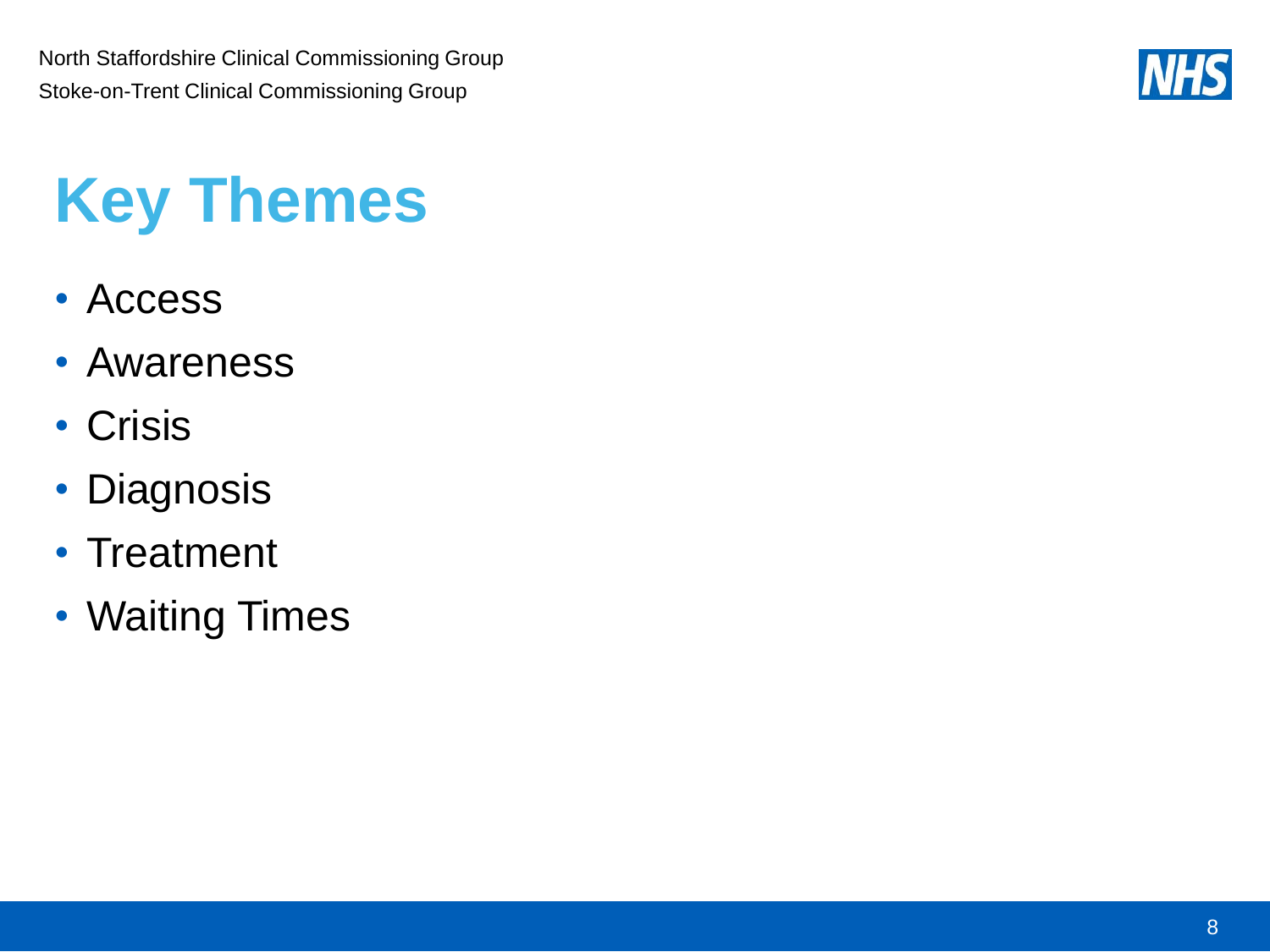

# **Development**

- There was good practice but it was inconsistent and our project was how to improve mental health services
- Practitioners' Event
- Strategic Leads / Providers
- Dr Abbasi Ron Daley
- Samaritans, Voices of Stoke presentation
- Brainstorming the data gathered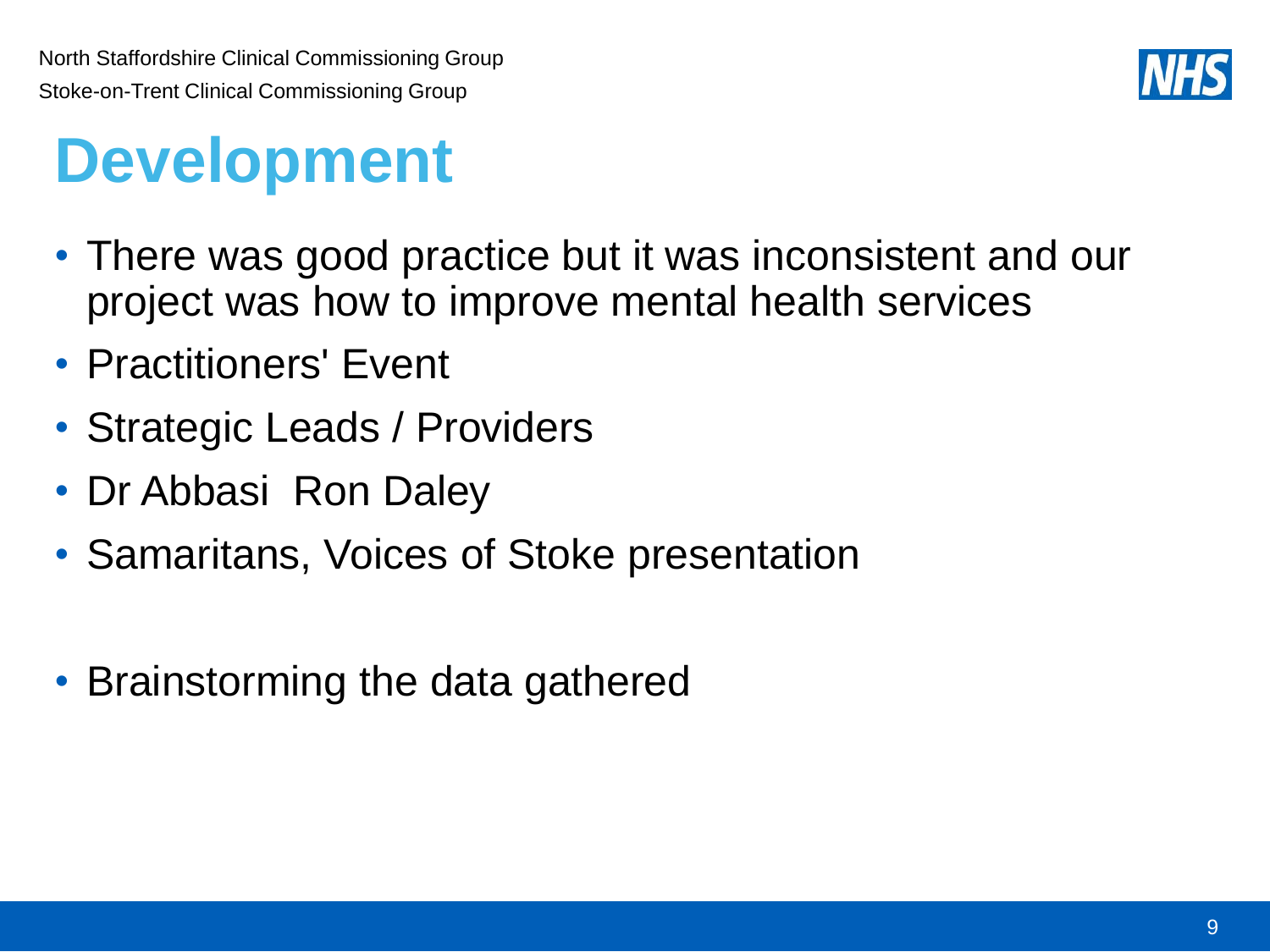

# **The Report**

- Developed from the 6 Themes which became 5
- Led to the 14 Recommendations
- As a Jury we were unanimous in our judgments, and we feel strongly that we have followed a robust process always returning to the evidence to support our recommendations

• Many many thanks to Emma with Carole's assistance for producing the report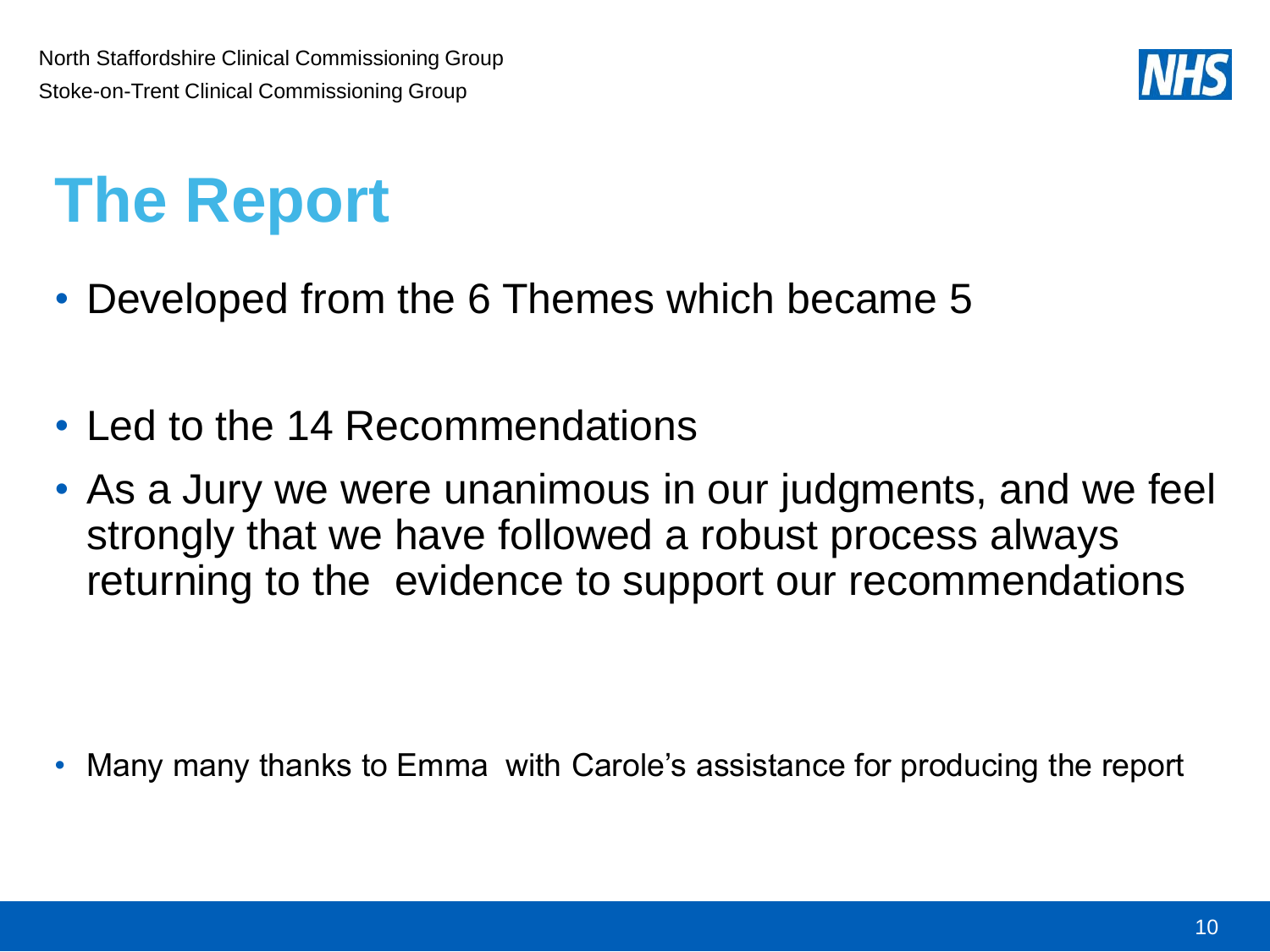

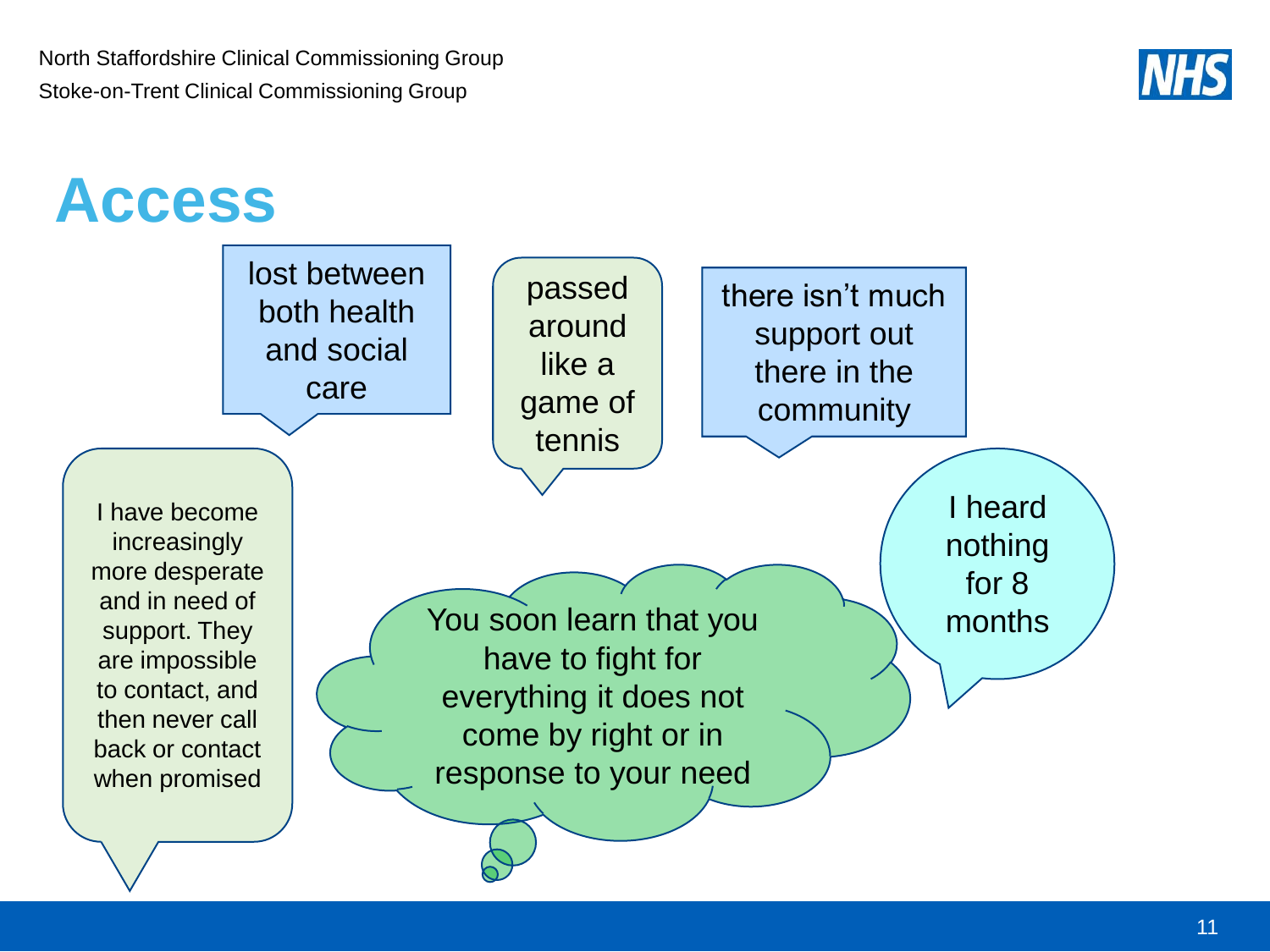



#### **Recommendation 1:**

To develop one single, memorable, helpline number for mental health service users operating 24/7

#### **Recommendation 2:**

Introduce a staffed Community Resource room in Locality Hubs and Health & Well-being campuses

#### **Recommendation 3:**

To review the Assertive Outreach and Early Intervention teams

#### **Recommendation 4:**

To review the transition from CAMHS to adult services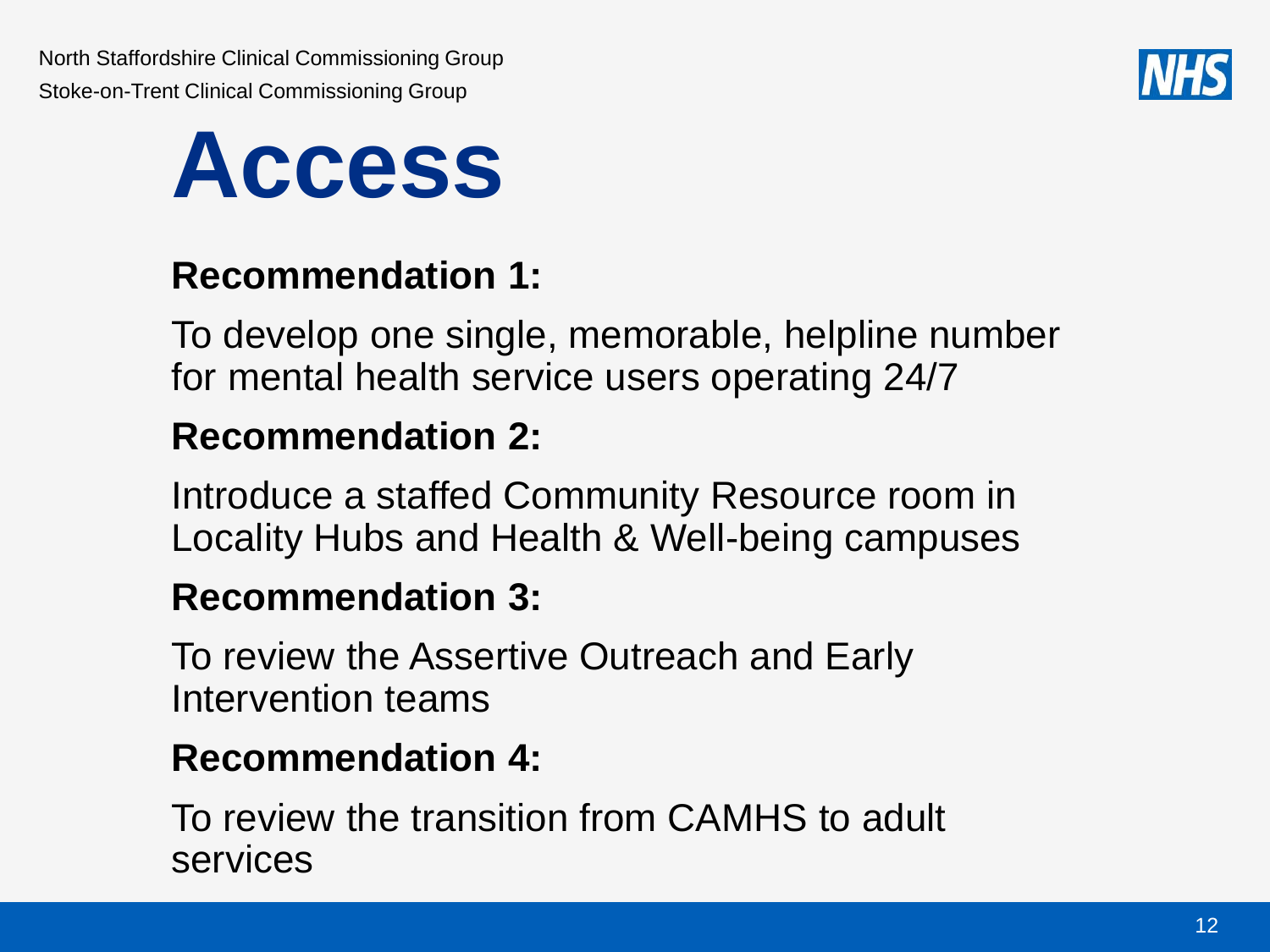

## **Awareness**

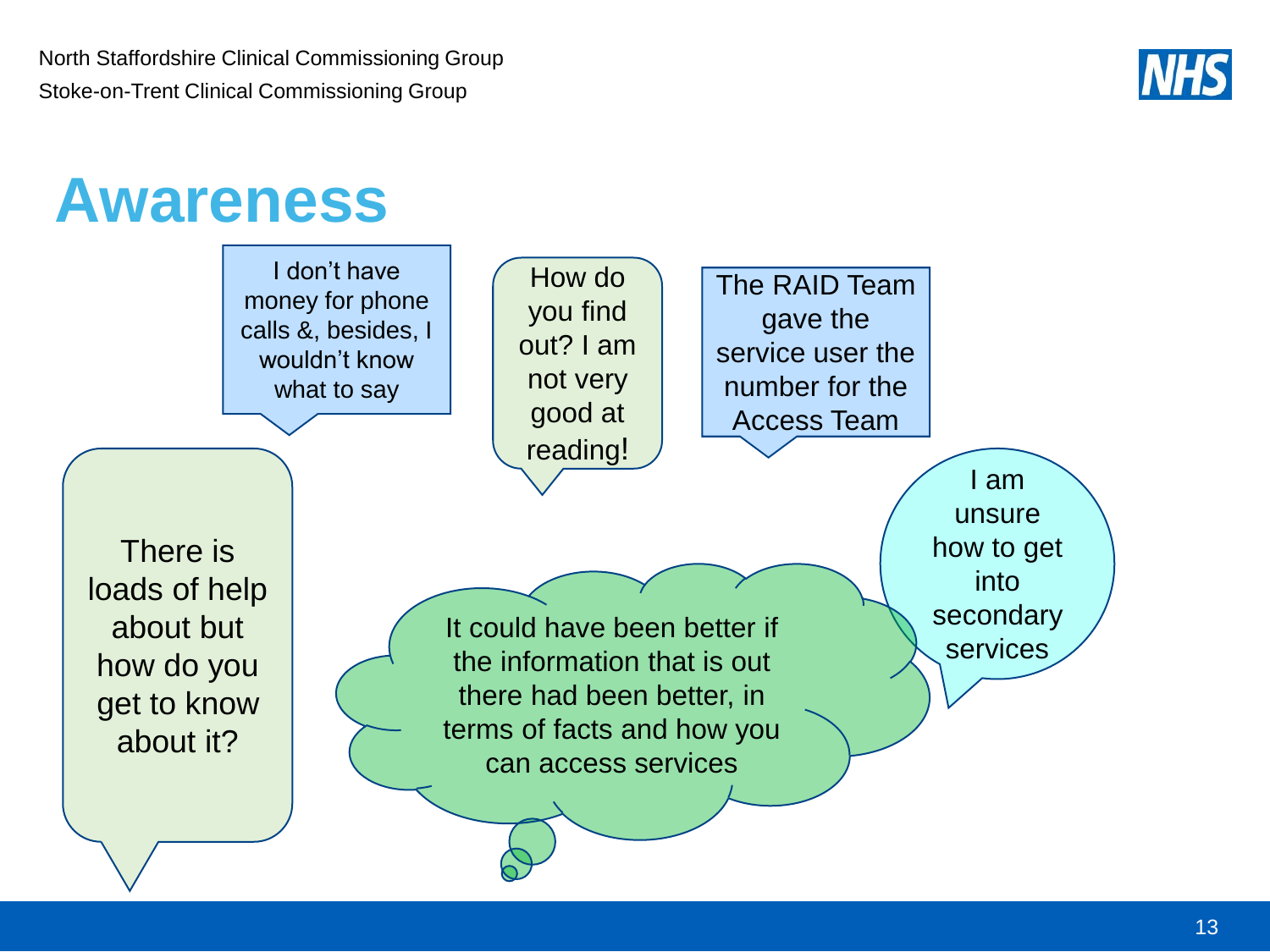

# **Awareness**

#### **Recommendation 5:**

Improve the Live Digital Directory of services

#### **Recommendation 6:**

Improve communication between practitioners and services

#### **Recommendation 7:**

To commission Mental Health First Aid training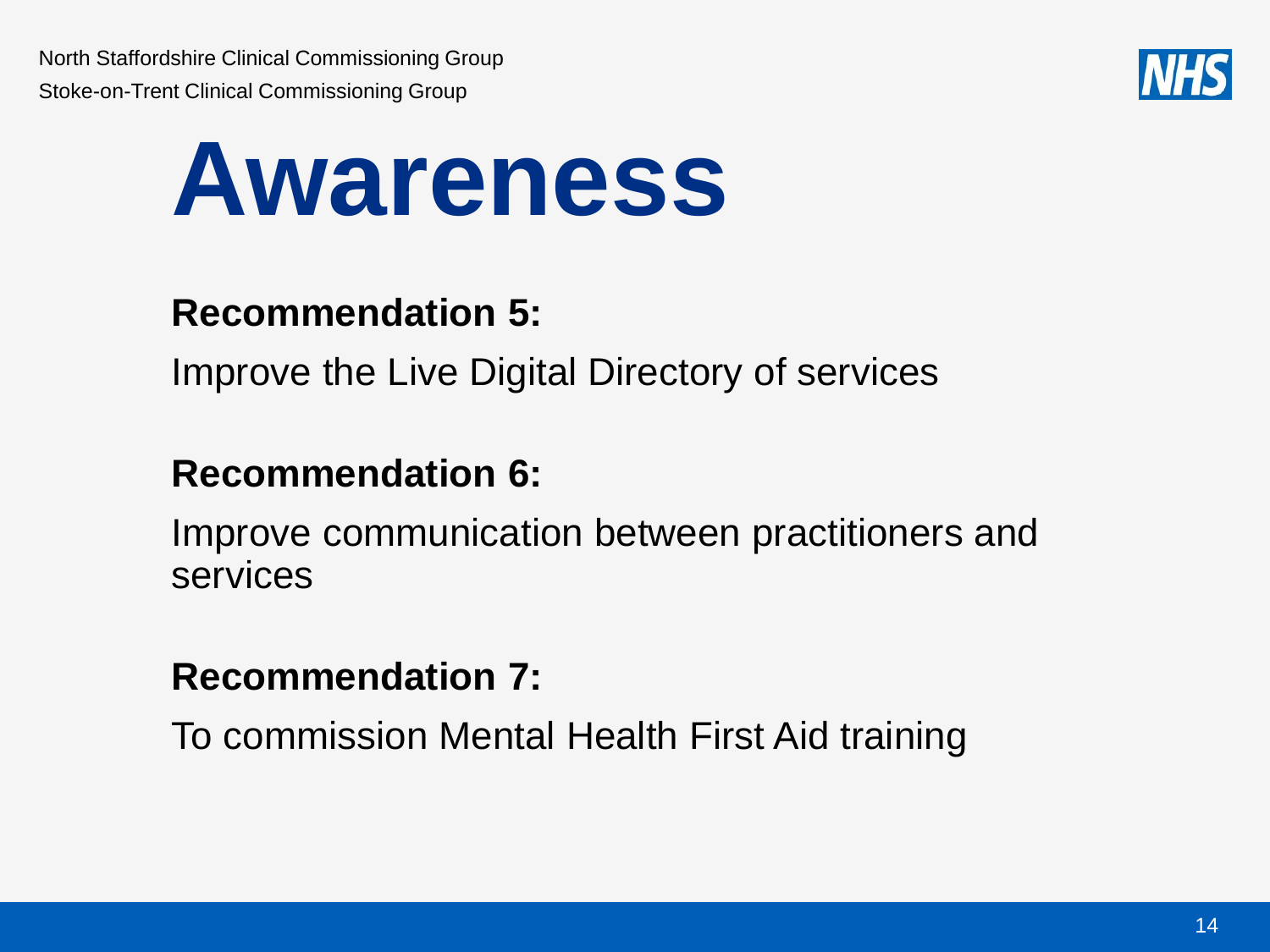

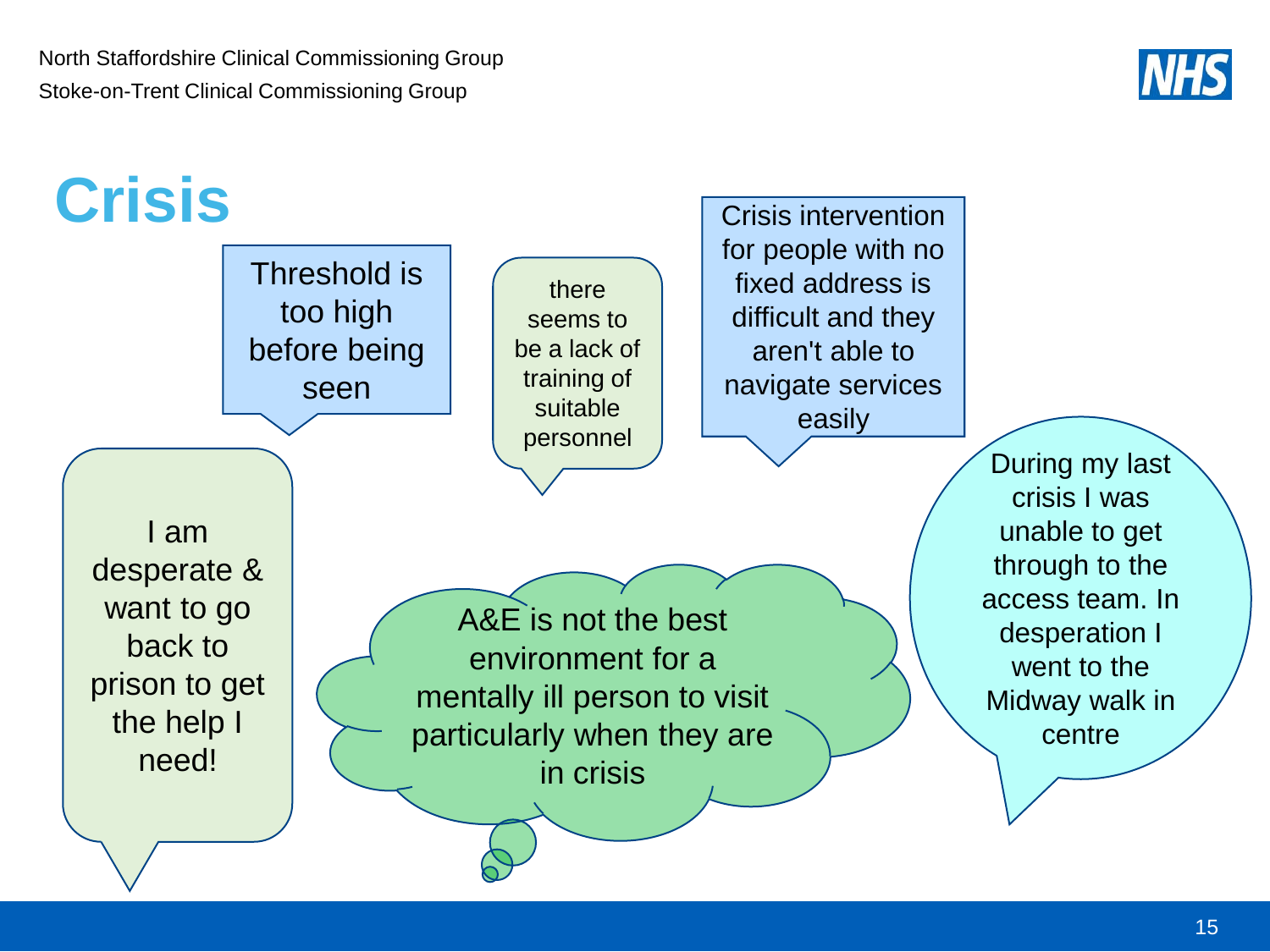



#### **Recommendation 8:**

Ensure the Access Team has equivalent crisis response times to physical emergency care

#### **Recommendation 9:**

Access Team and RAID to be reviewed by existing patients and expert patient groups

#### **Recommendation 10:**

Research into a mental health A&E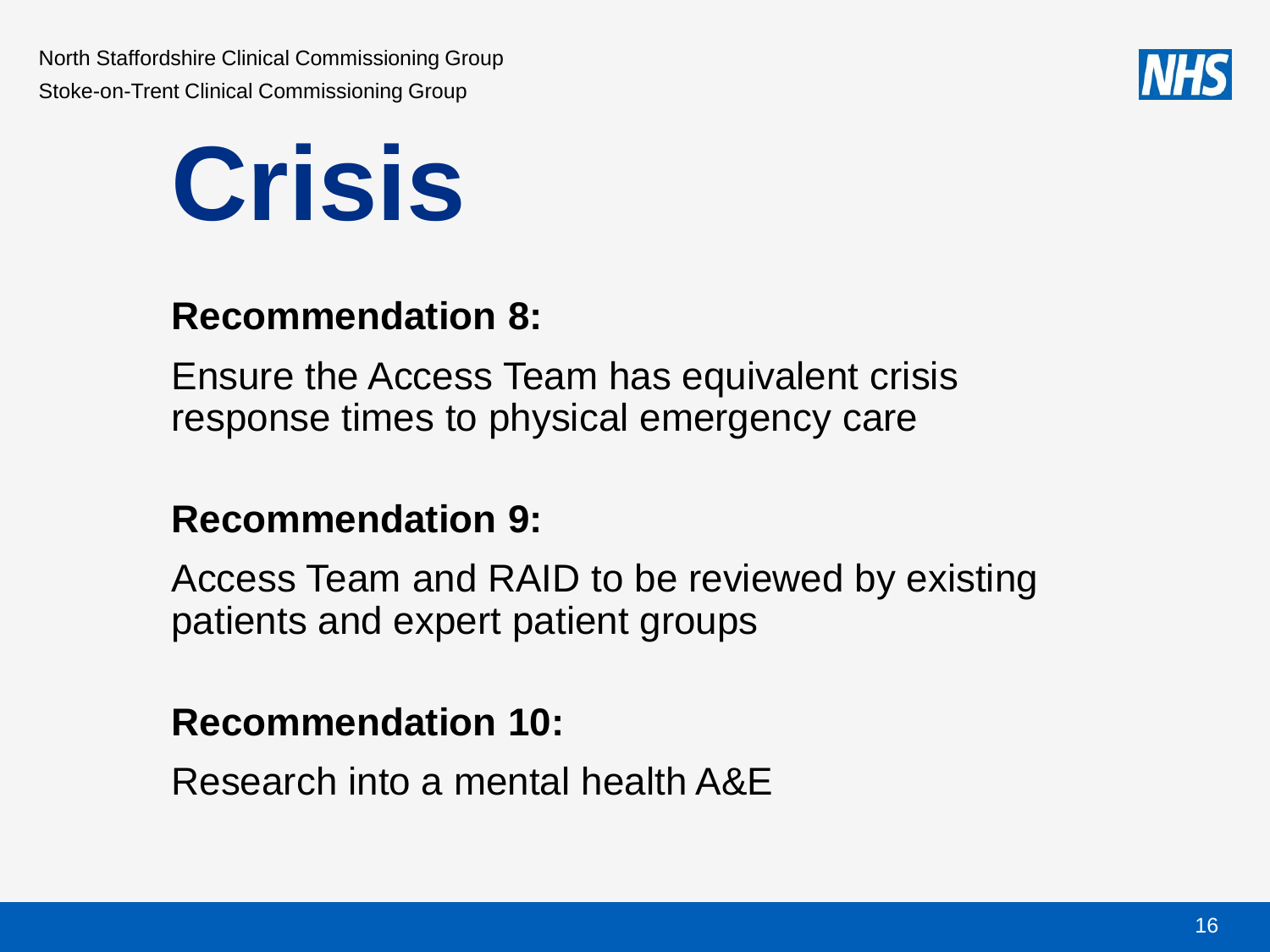

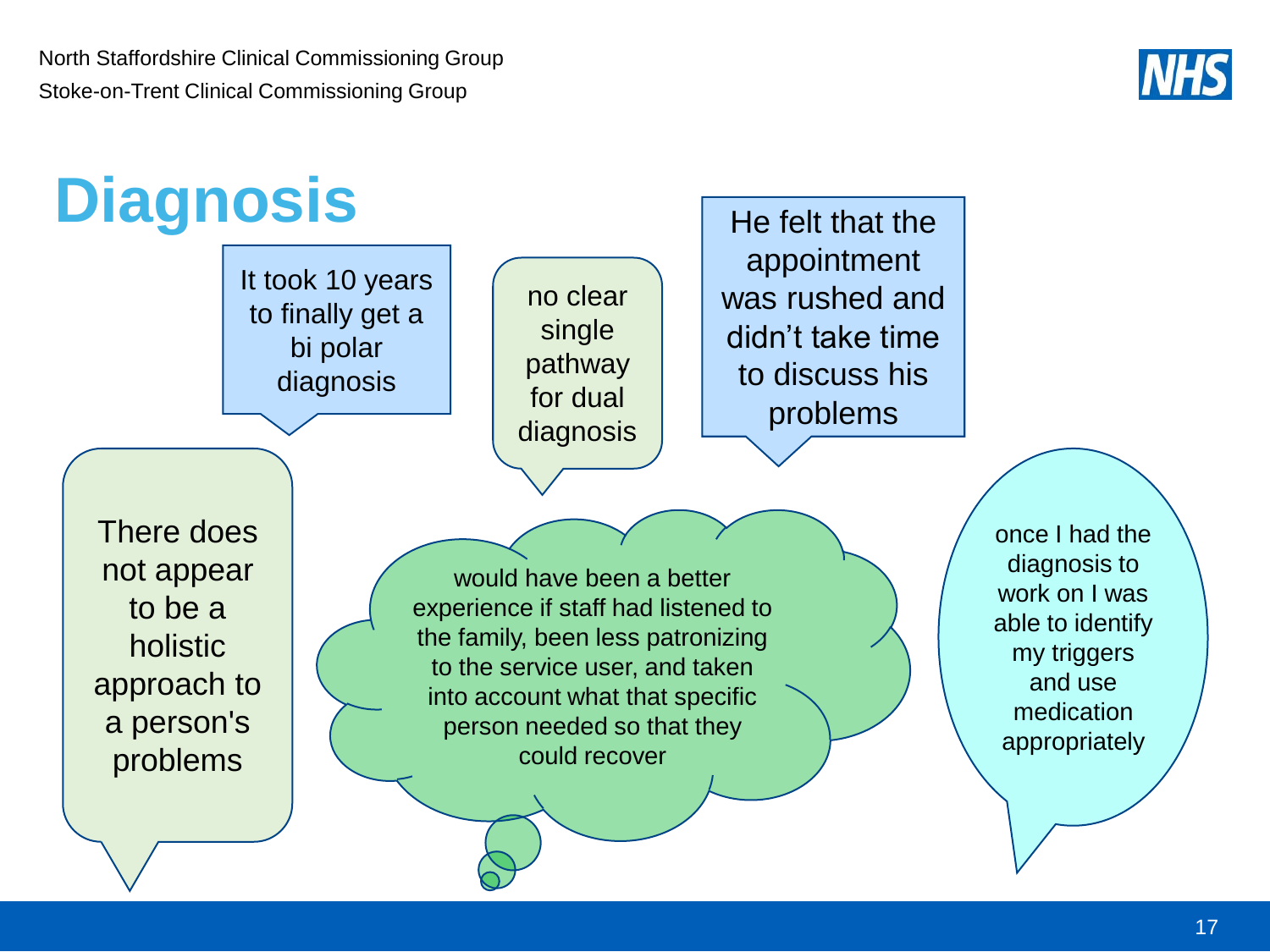

# **Diagnosis**

#### **Recommendation 11:**

Care Navigators to refer for specialist assessment

#### **Recommendation 12:**

Review the dual diagnosis process and treatment options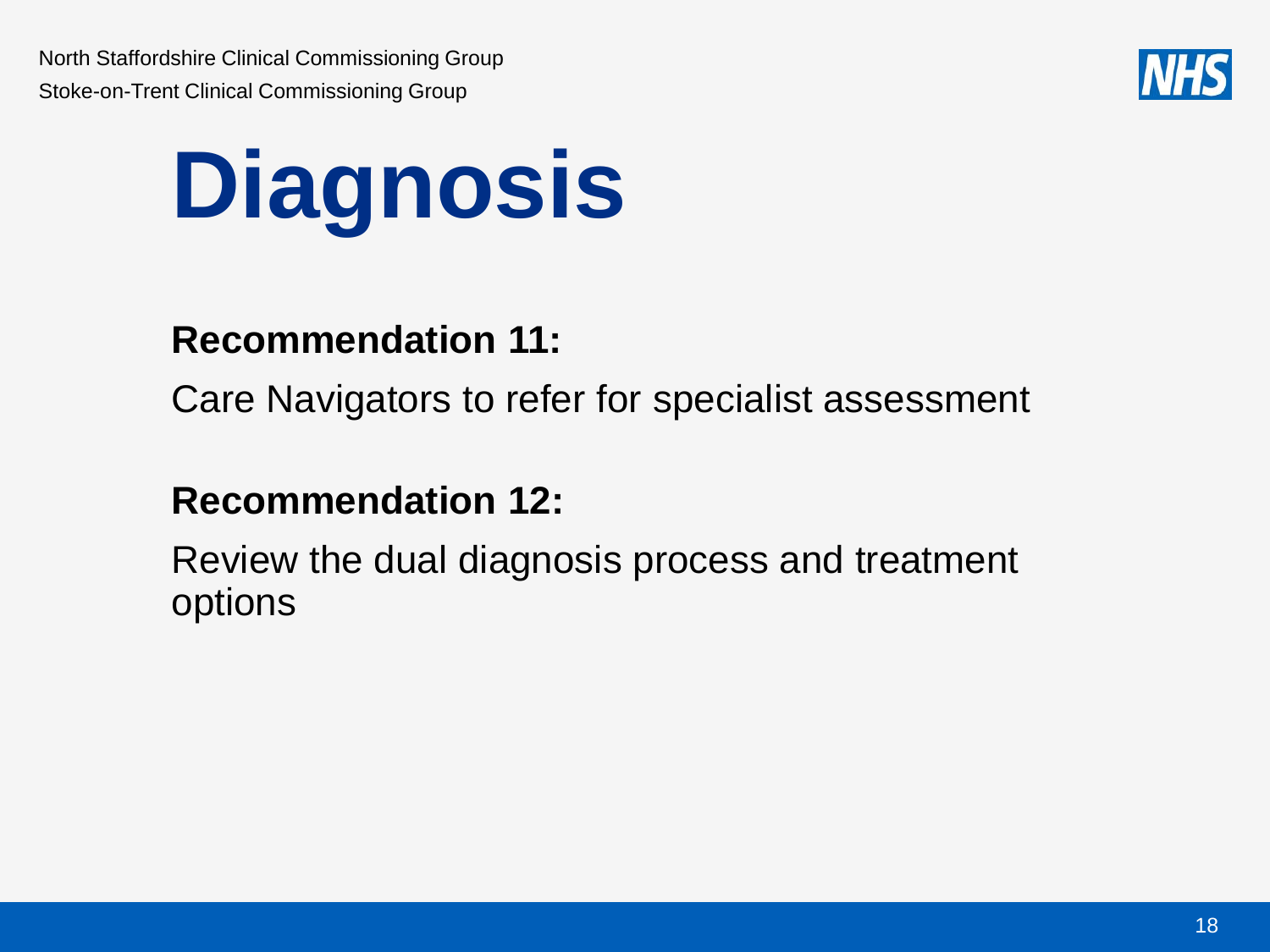

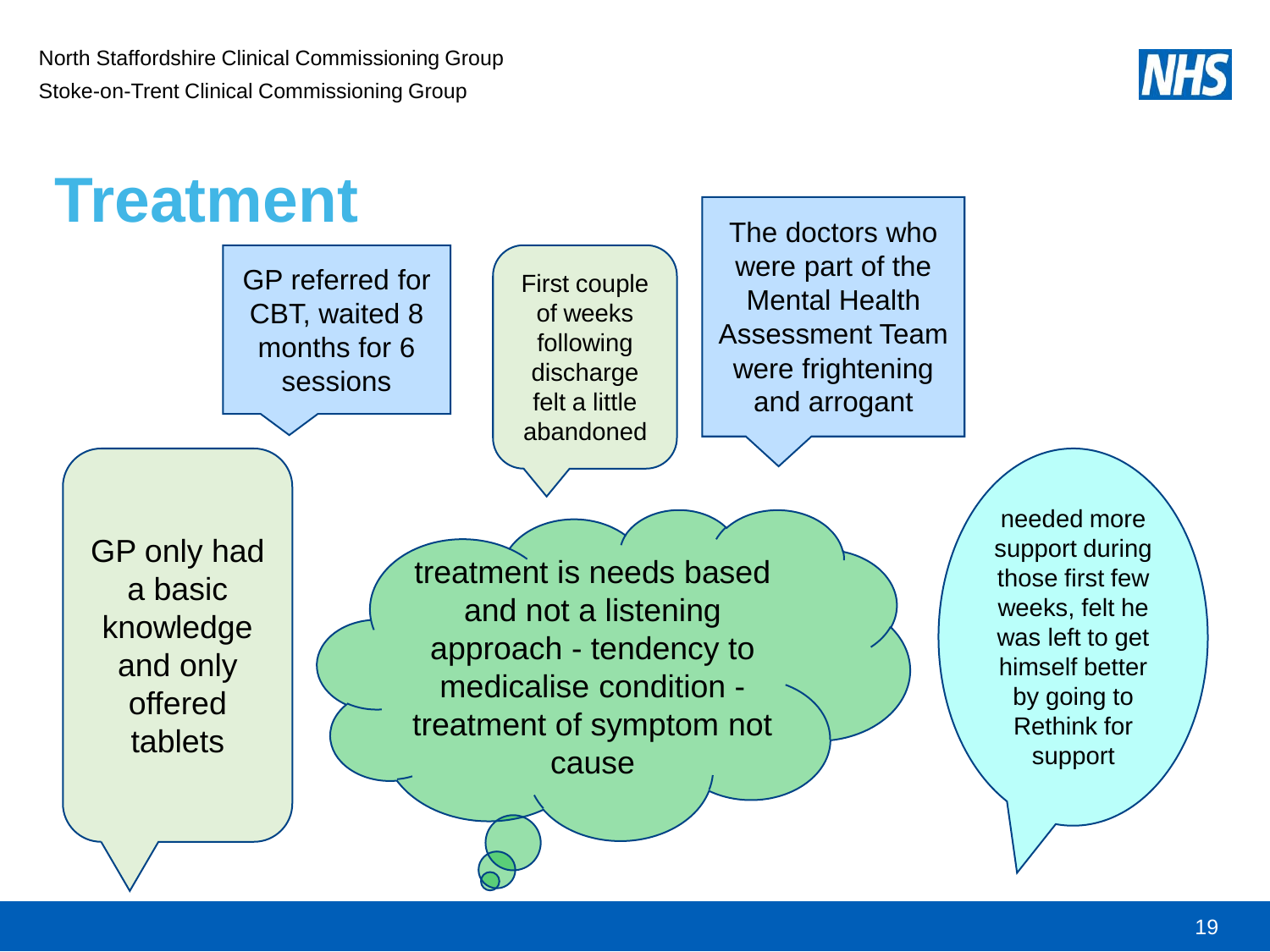

# **Treatment**

#### **Recommendation 13:**

Increase the number of Support, Time and Recovery (STR) workers

#### **Recommendation 14:**

Ensure Personal Health Budgets (PHBs) are easier to access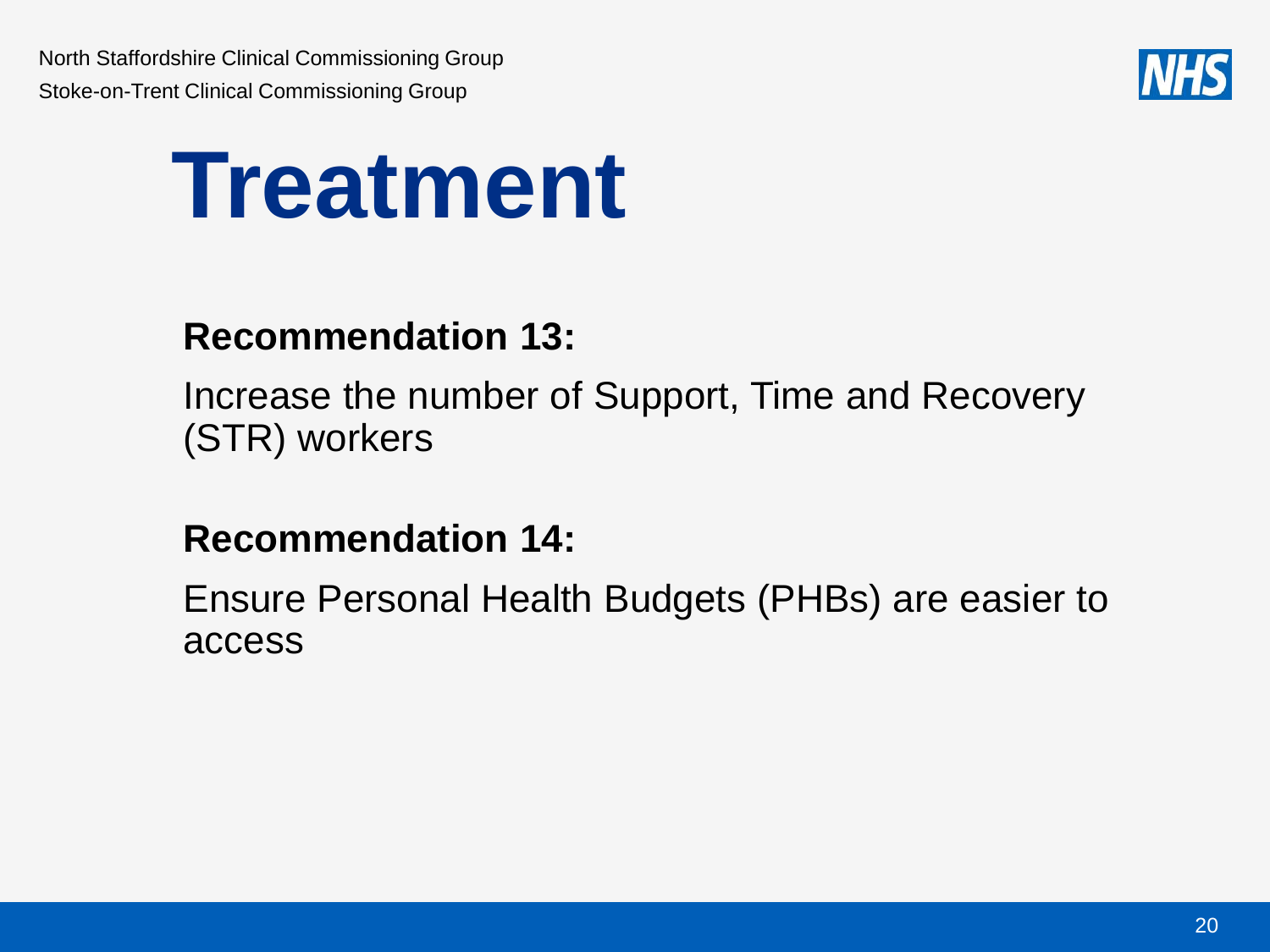

# **Commissioner Feedback**

### **Dr Waheed Abbasi**

**Clinical Director Mental Health & Specialist Groups North Staffordshire CCG & Stoke-on-Trent CCG**

## **Ron Daley**

**Head of Commissioning for Mental Health North Staffordshire CCG & Stoke-on-Trent CCG**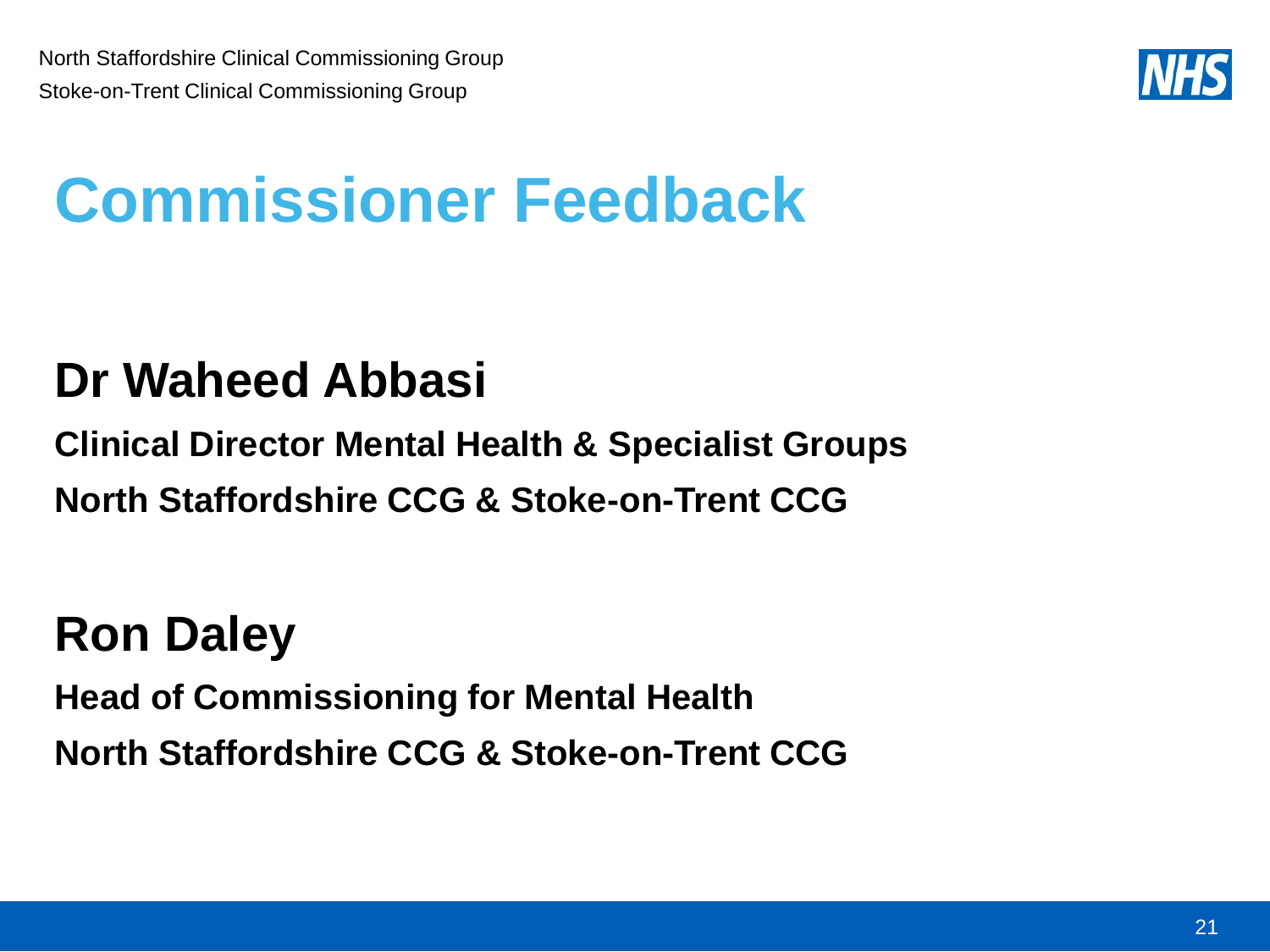

## **Introduction**

- CCG Mental Health Commissioning in 2018/19
- Commissioner view of the work of the Citizens' Jury
- Recommendations from the CCGs' Governing Bodies
- Appreciation of the work undertaken
- The next steps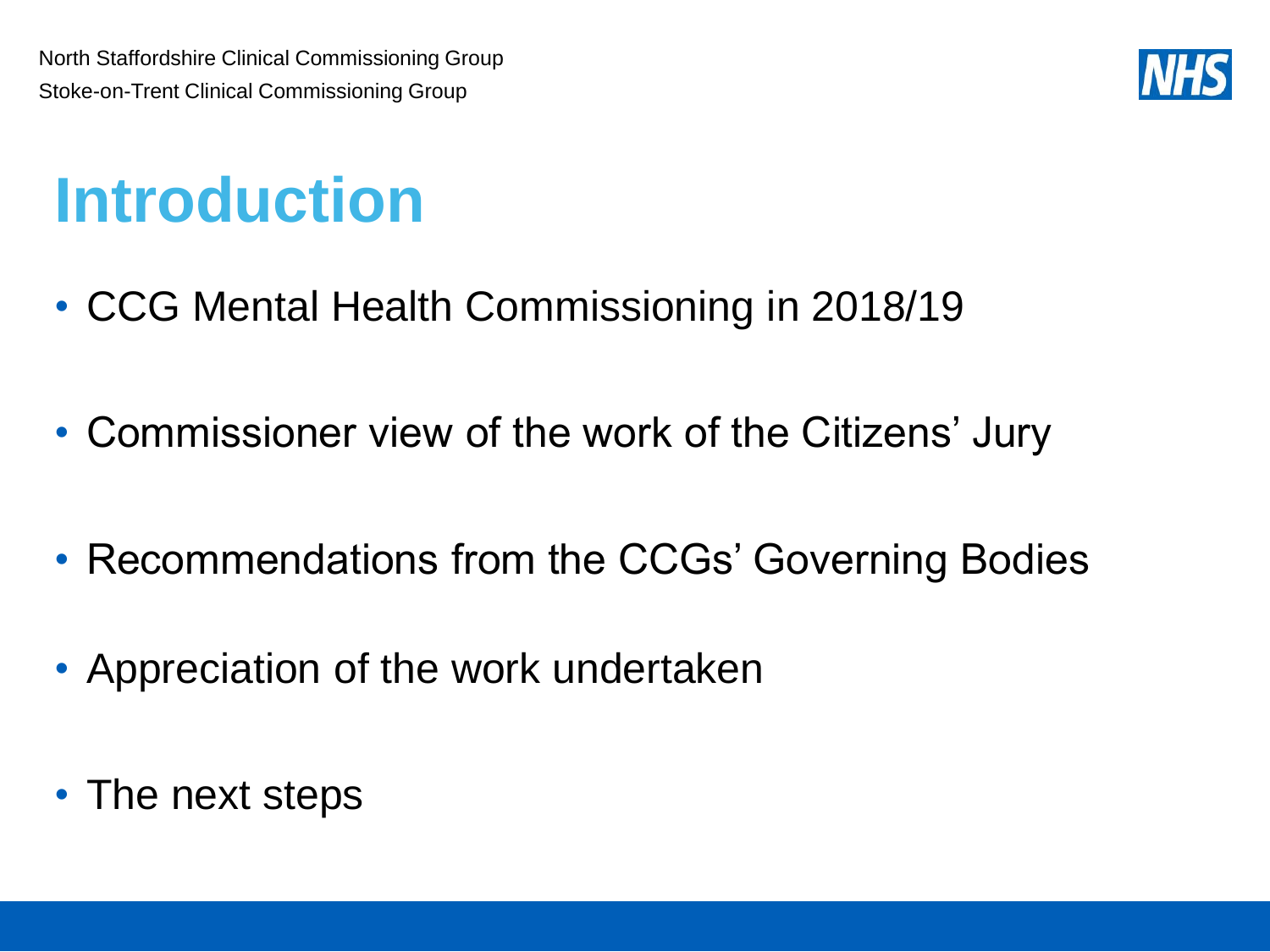

# **Next Steps**

- How will we use the report?
- Developing the Action Plan and Task & Finish Group
- Purpose of the Action Plan
- The Task & Finish Group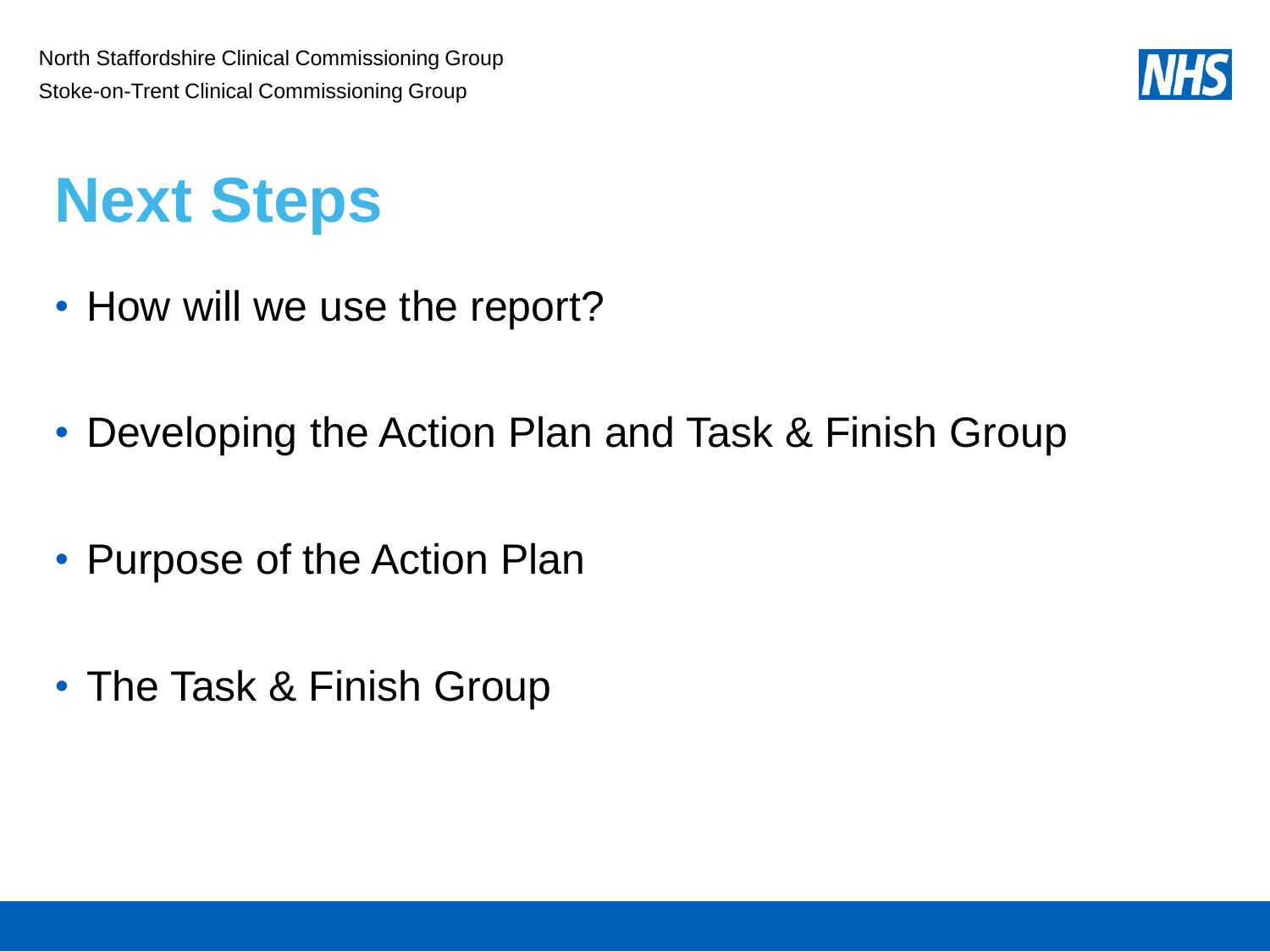

# **Initial Thoughts**

## **Access – recommendations**

- 1. Support the Helpline procurement
- 2. Community Hospitals redesign location of well-being hubs
- 3. Link into CCG Quality Reviews
- 4. Transition from Child & Adolescent Mental Health Service (CAMHS)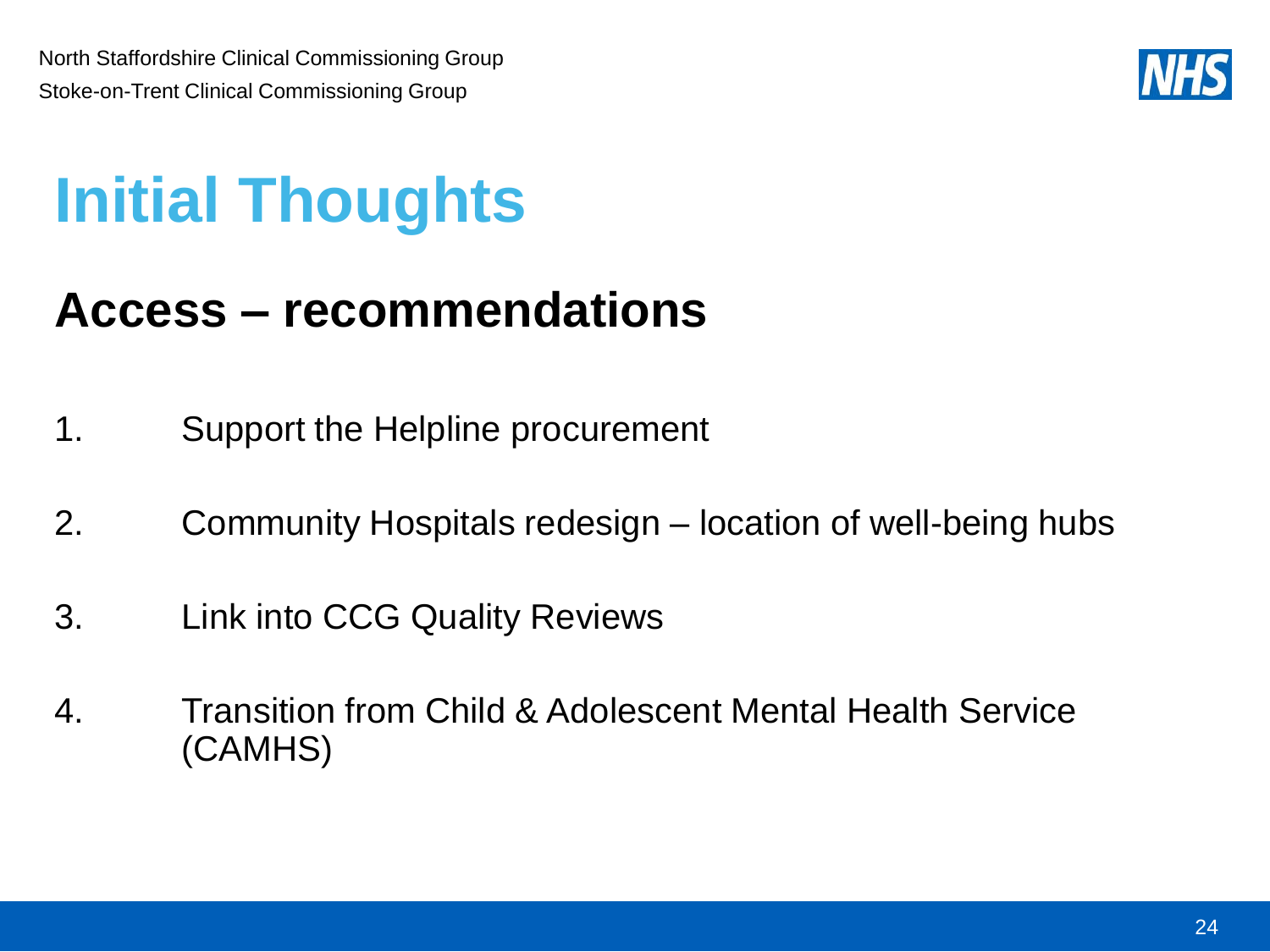

# **Initial Thoughts**

### **Awareness – recommendations**

- 5. staffordshirementalhealth.info
- 6. Linked to 5
- 7. How do we influence the Prevention Strategy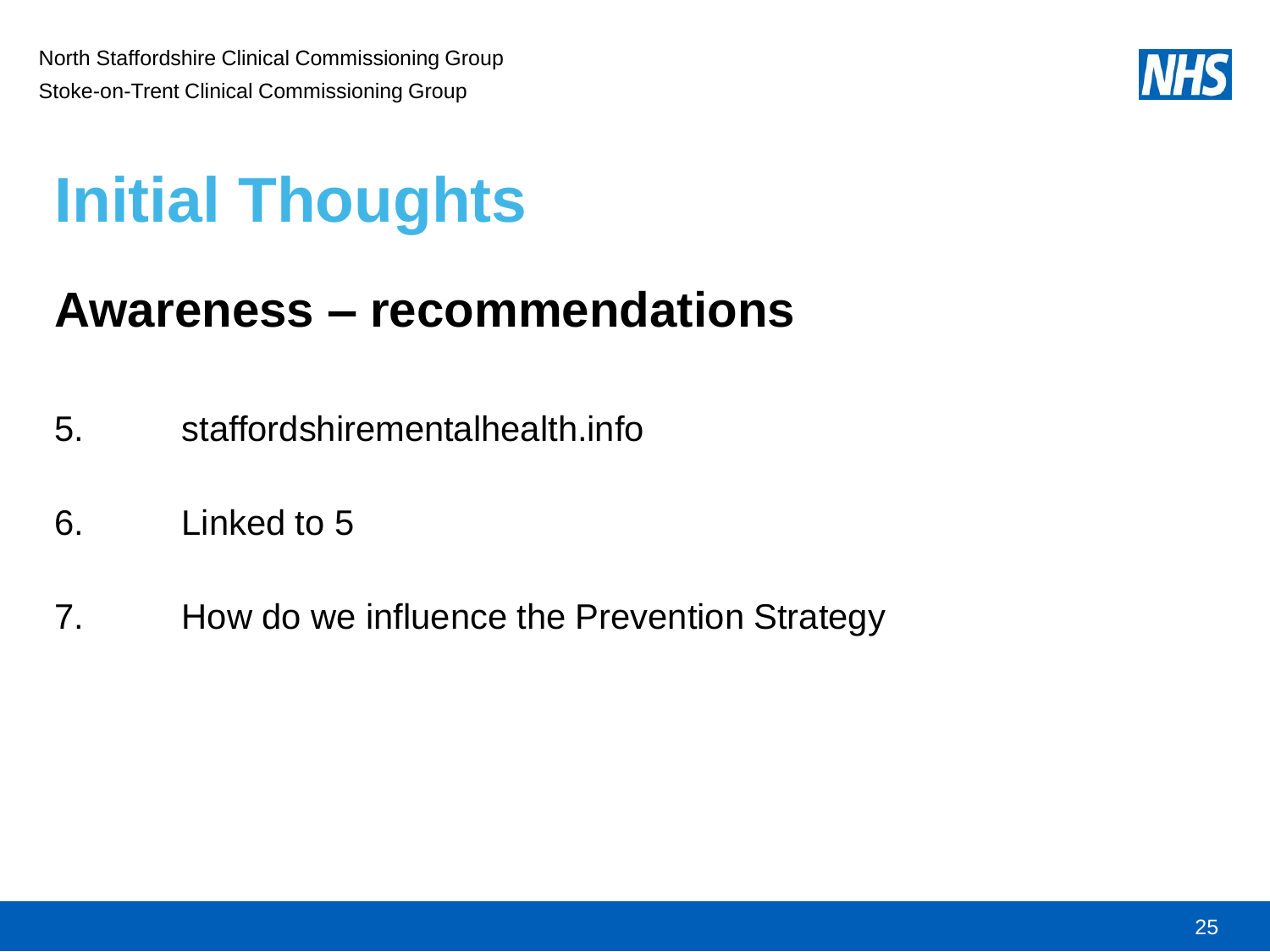

# **Initial Thoughts**

## **Crisis – recommendations**

- 8. Support the CCG Review of crisis care pathway
- 9. Membership of Task & Finish Group reviewing Liaison Psychiatry **Services**
- 10. Beyond Places of Safety (BPOS), Urgent Mental Health business case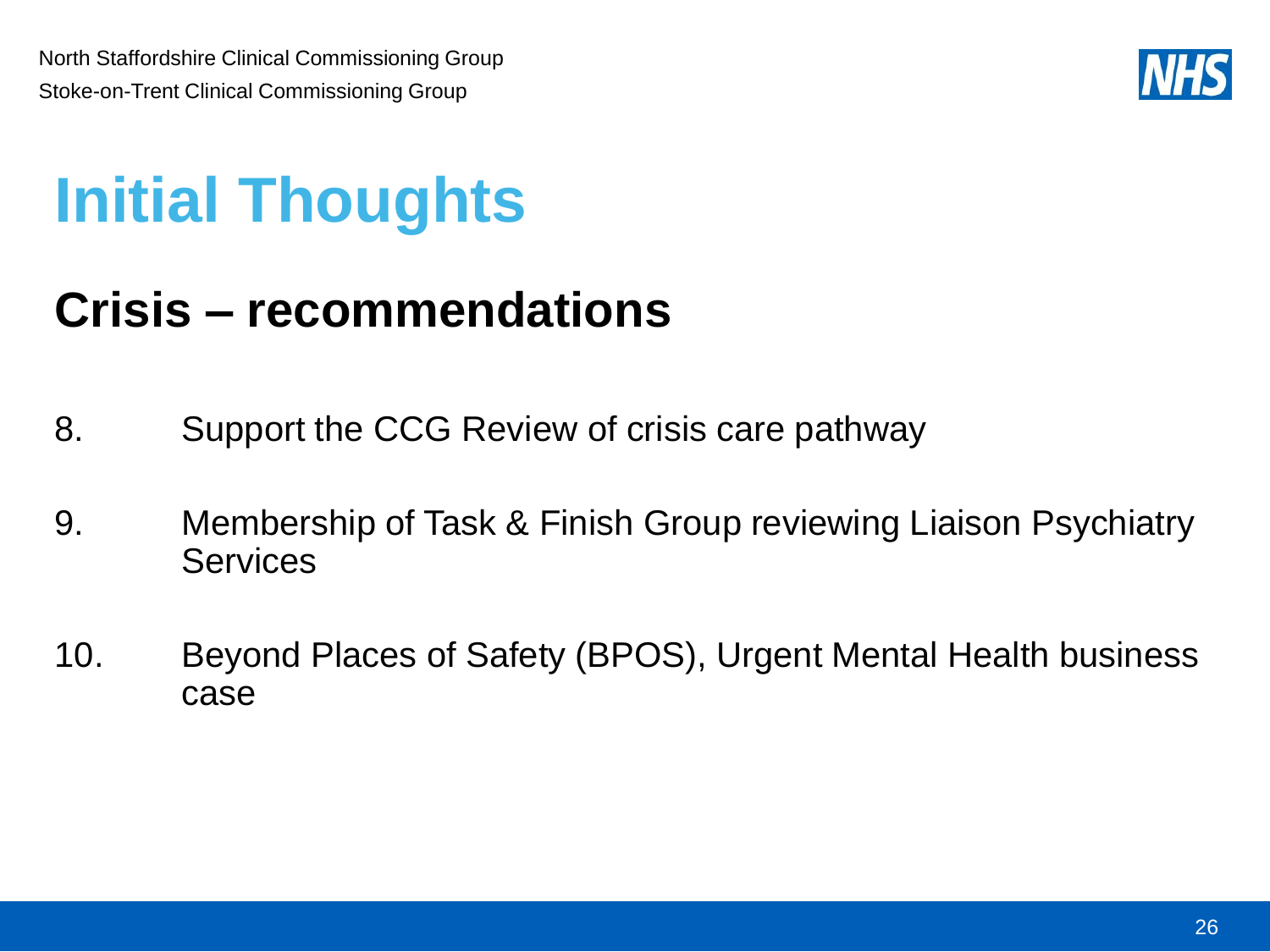

# **Initial Thoughts**

### **Diagnosis – recommendations**

- 11. Support the development of the Primary Care Mental Health Service (PCMHS)
- 12. Currently pan Staffordshire Group investigating dual diagnosis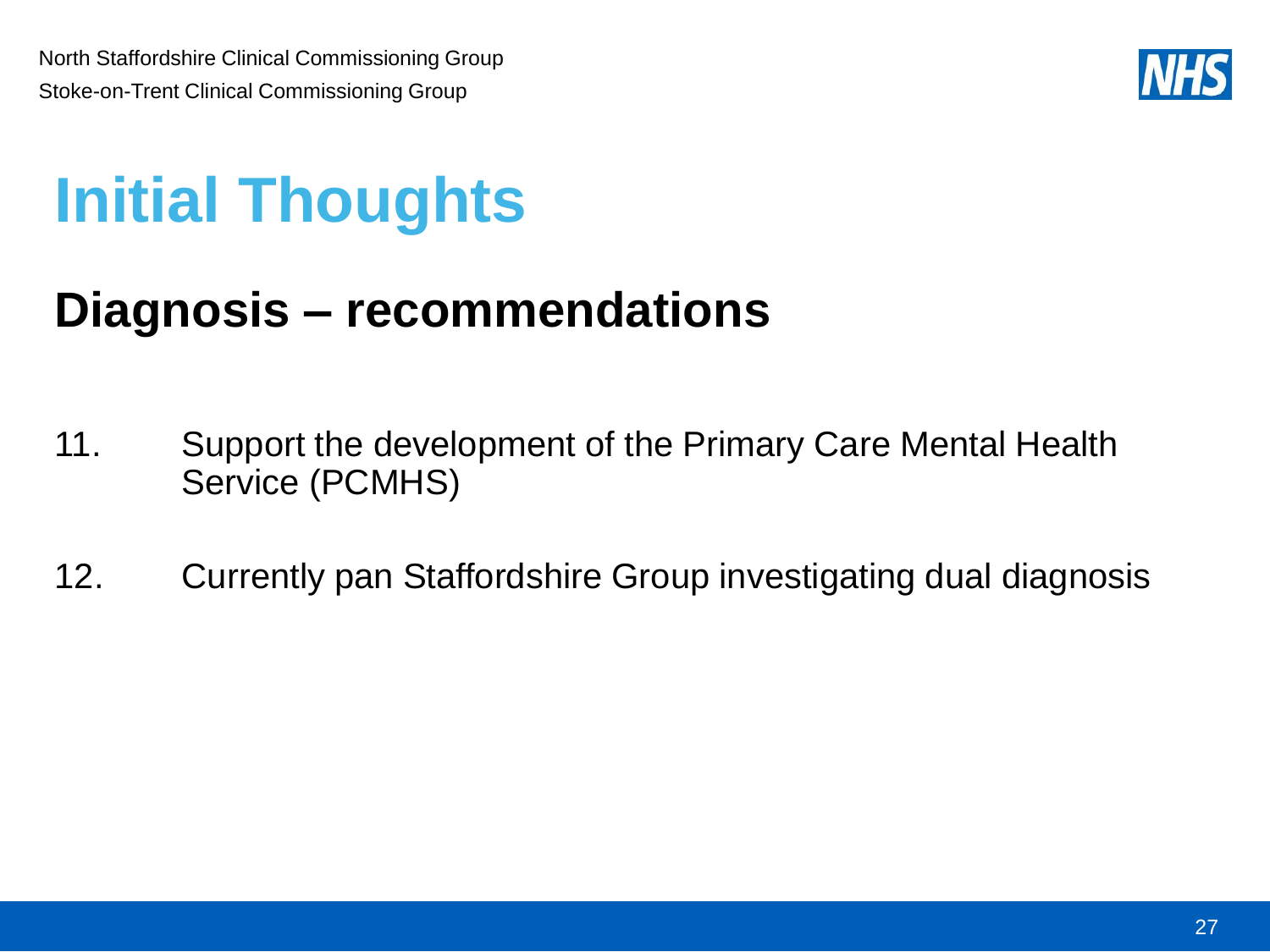

# **Initial Thoughts**

### **Treatment – recommendations**

- 13. Increase number of Support Time & Recovery workers (STRs)
- 14. Personal Health Budgets (PHBs)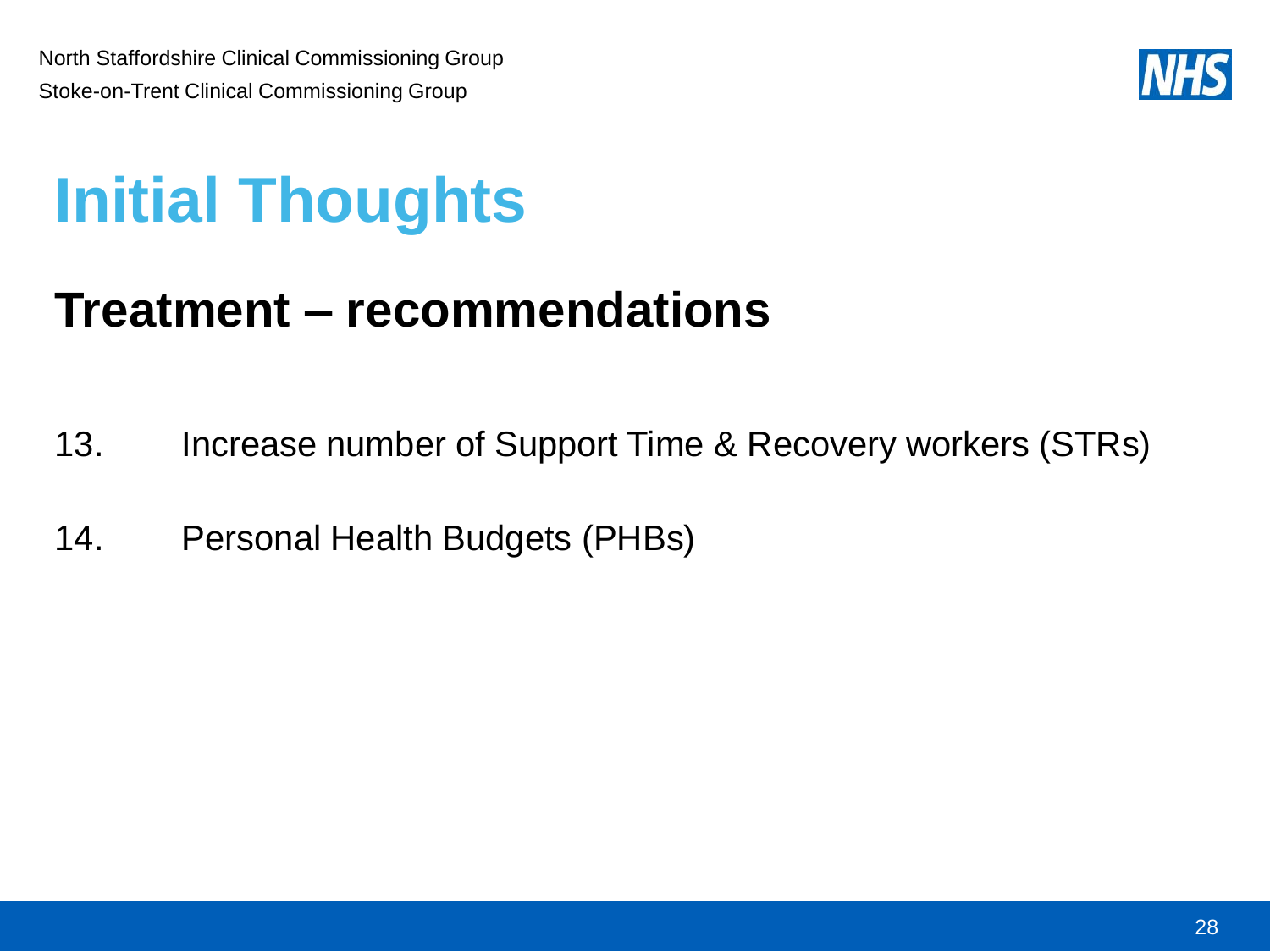

## **Timeline**

#### **Action Plan – end of April**

• CCG Governing Body May 18 for approval

### **Task & Finish Group May – August 18**

- Membership (3 4 maximum)
- Terms of Reference
- Output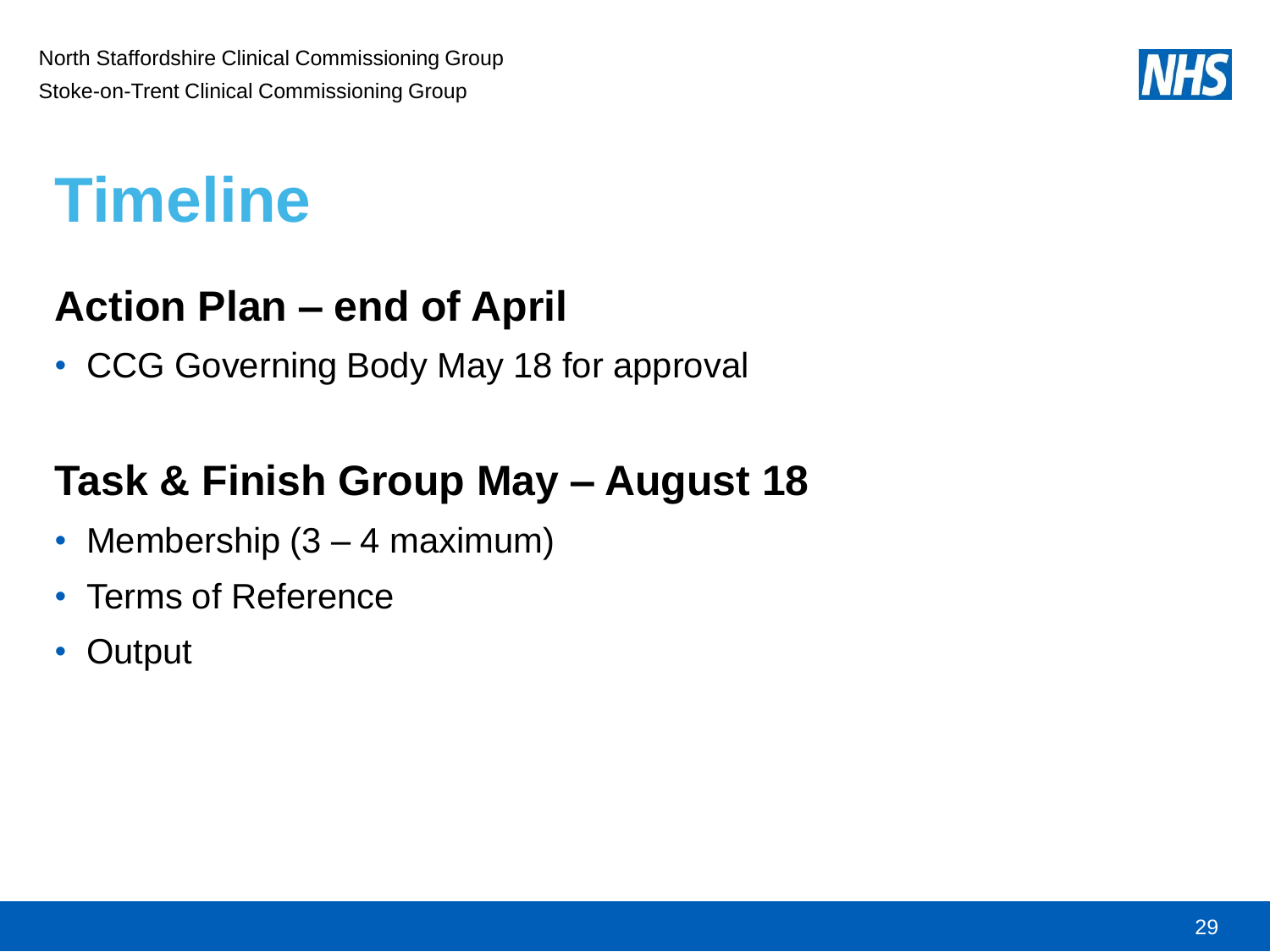

# **Independent Evaluation**

## **Stephen Williams**

#### **PhD Researcher, University of Birmingham**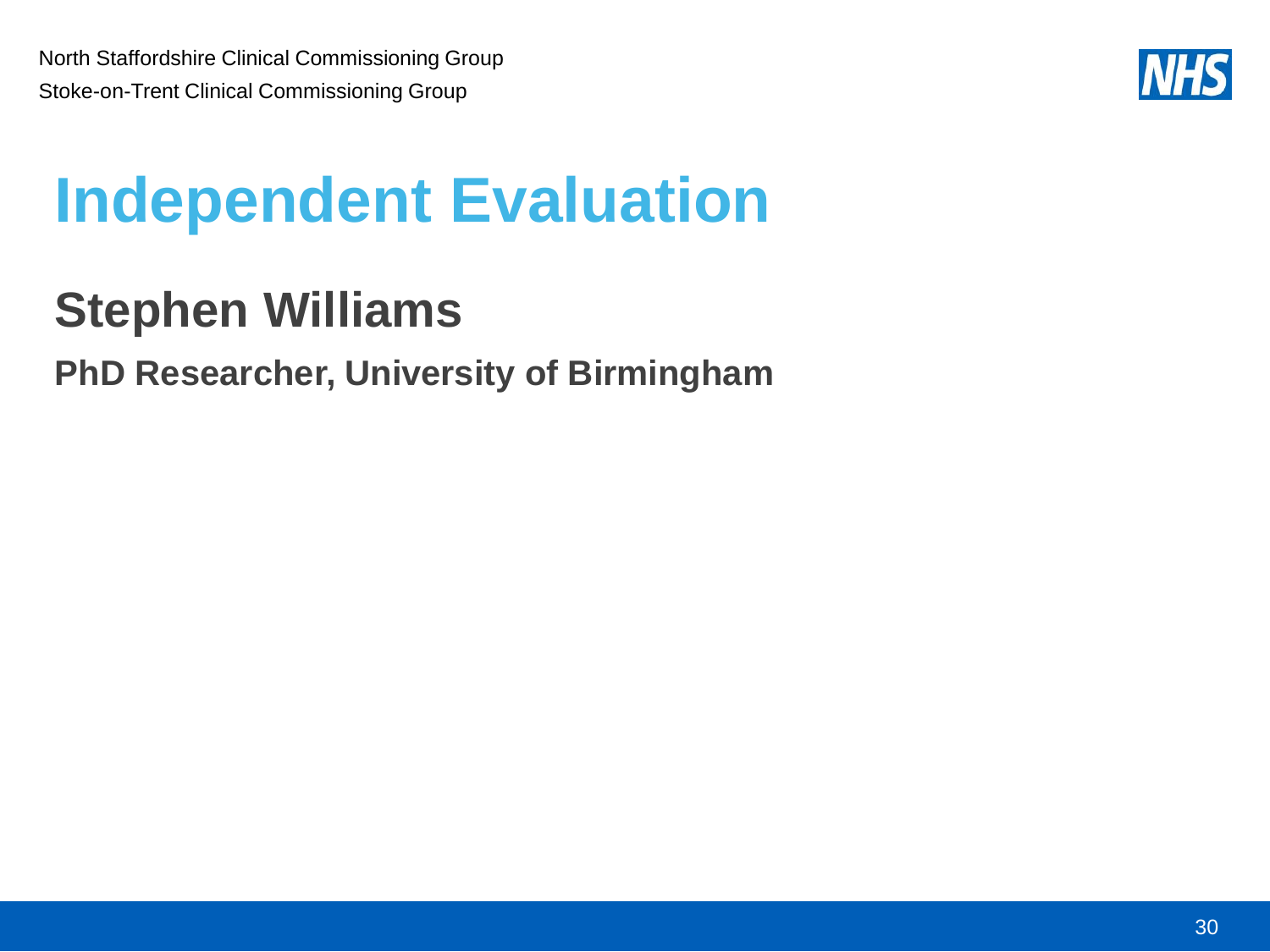

# **Independent Evaluation**

- What are Citizens' Juries?
- This Citizens' Jury
- The evaluation
- The next steps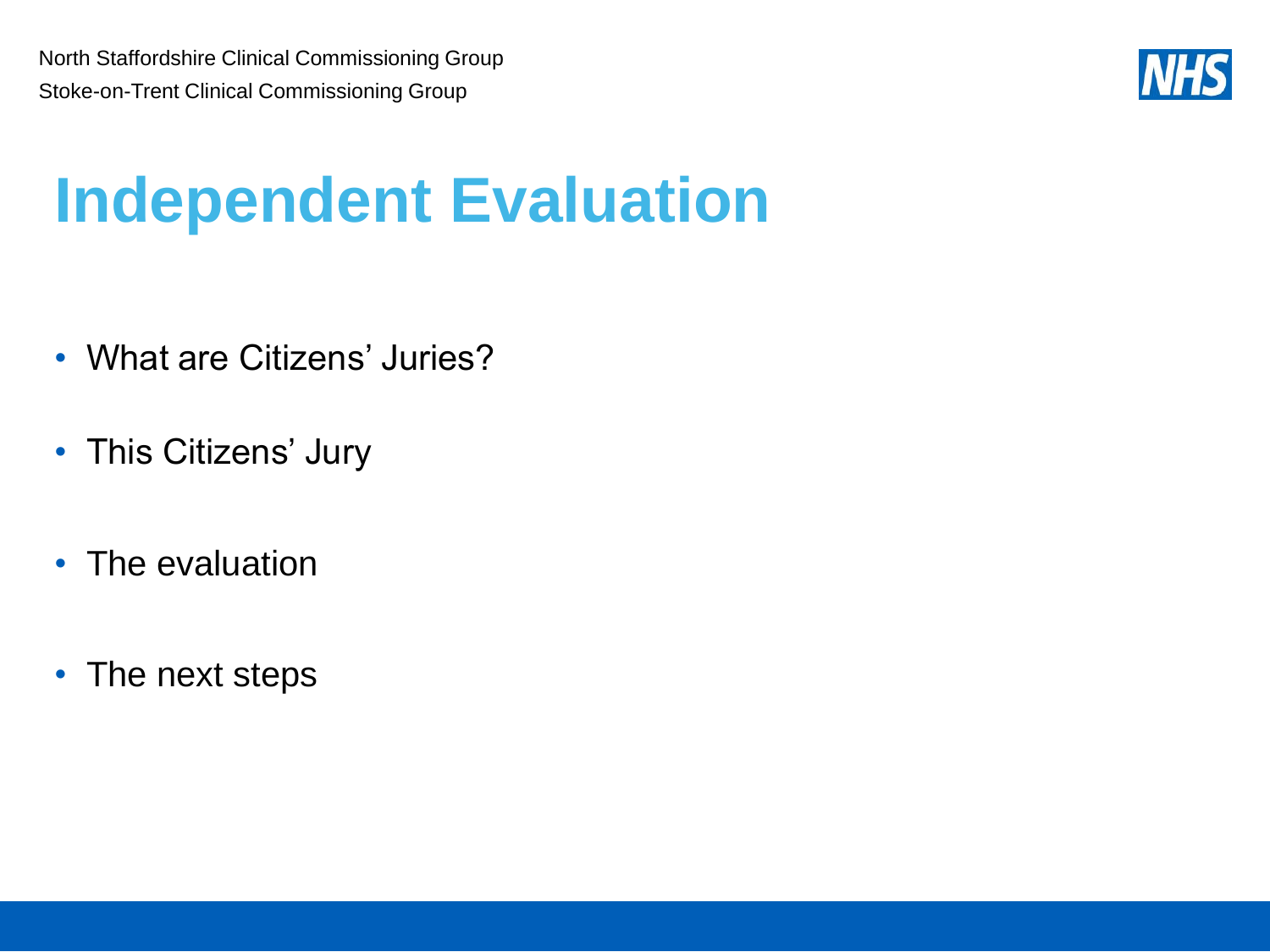

# **Patient Congress Perspective**

## **Grant Williams Patient Congress Member**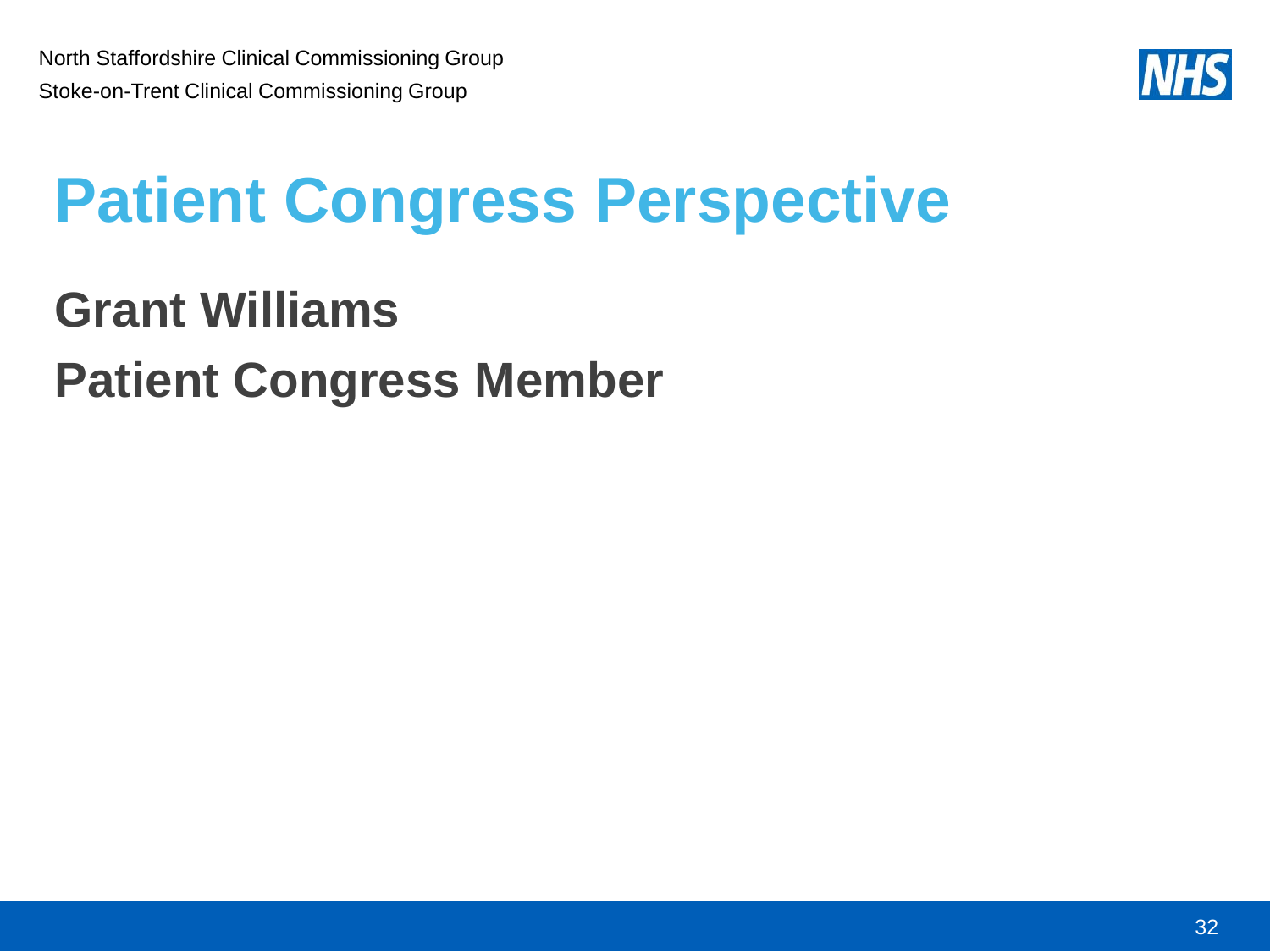

# **Group Conversations**

- What difference do you think the recommendations will make?
- What barriers to implementation do you foresee?
- What can you and/or your organisation do to help to achieve the recommendations?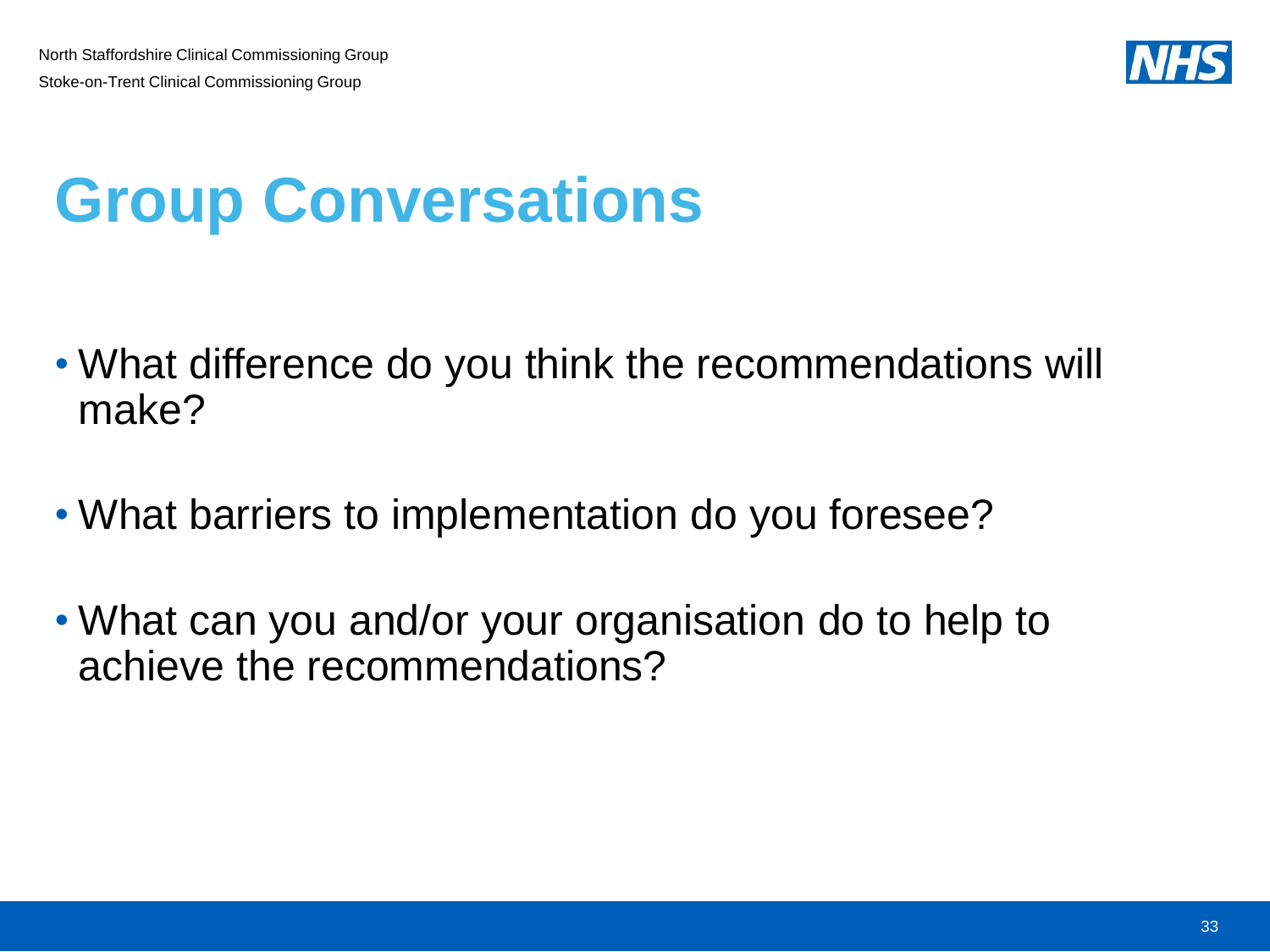

# **Feedback from Group Conversations**